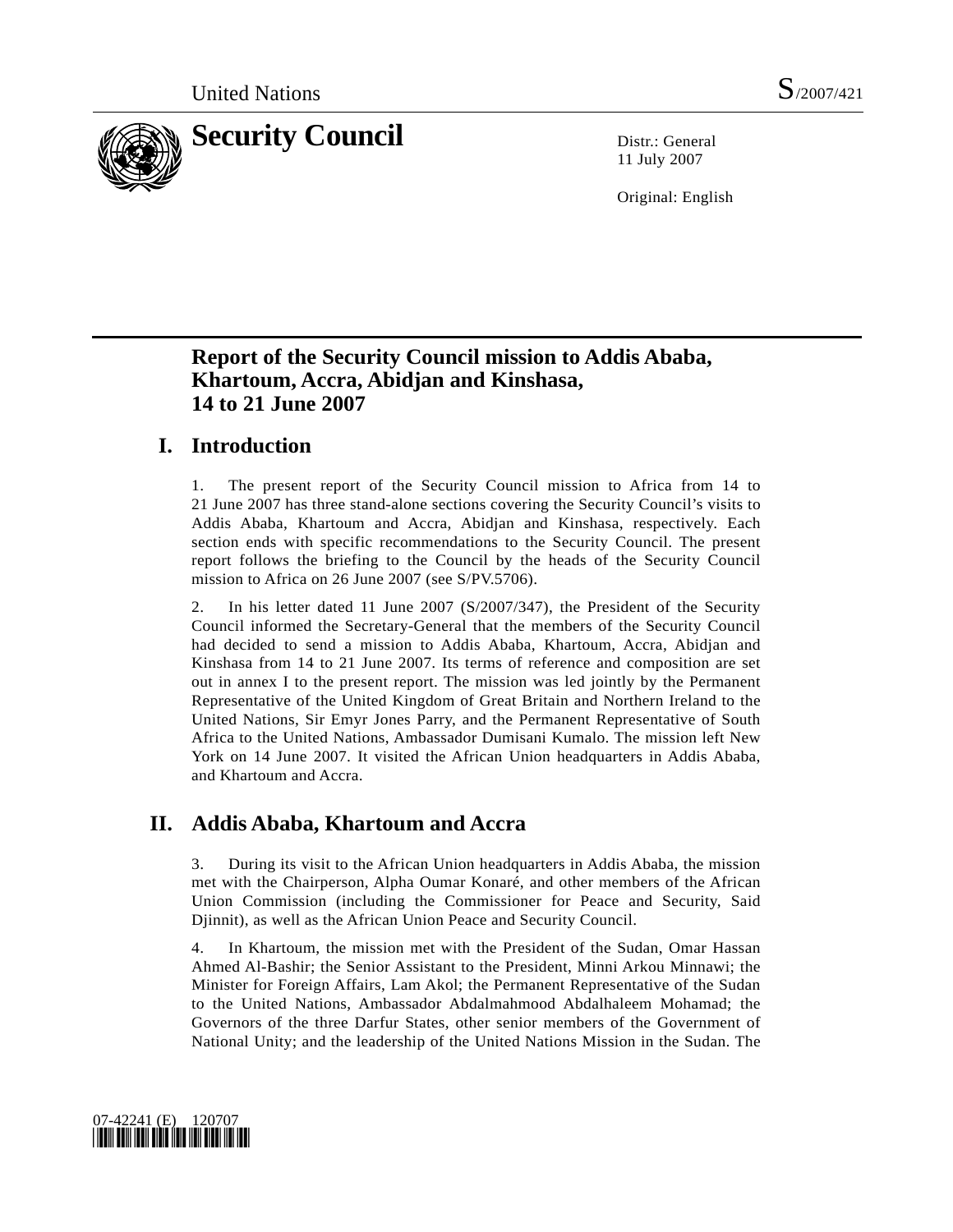Council was accompanied in its meetings in Khartoum by the Acting Special Representative of the Secretary-General for the Sudan, Taye Brook Zerihoun.

5. In Accra, the mission met with the President of Ghana and Chairperson of the African Union, John A. Kufuor, and the Minister for Foreign Affairs, Nana Akufo-Addo.

## **A. Background and context**

6. The Security Council visited Addis Ababa and Accra in order to exchange views with the leadership of the African Union and the African Union Commission on ways of optimizing the relationship between the United Nations Security Council and the African Union, as well as other regional organizations, in the maintenance of peace and security in Africa. It also sought to discuss mechanisms for building closer ties between the United Nations and the African Union Commission in the fields of conflict prevention, mediation, peacekeeping and peacebuilding and means of supporting and improving the resource base and capacity of the peace and security architecture of the African Union.

7. The mission wished to discuss with African Union officials the situations in the Central African Republic, Chad, Côte d'Ivoire, the Democratic Republic of the Congo, Eritrea, Ethiopia, Somalia and the Sudan, and the Great Lakes region (Lord's Resistance Army). It was also briefed by the African Union on the situation in the Comoros.

8. The Security Council visited Khartoum at the invitation of the Government of the Sudan, as expressed in the letter dated 16 May 2007, addressed to the President of the Security Council by the Permanent Representative of the Sudan to the United Nations. The purpose of the visit was to reaffirm the Council's commitment to the sovereignty, unity and territorial integrity of the Sudan, and to reaffirm the determination of the international community to help the Sudan achieve peace and development. The Council wished to review the implementation of the Comprehensive Peace Agreement governing the north-south peace process. It also wished to encourage all parties to respect the Darfur ceasefire agreement fully, and to engage constructively in the peace process and forthcoming talks to be convened by the United Nations and African Union special envoys for Darfur.

9. The Council's visit to Addis Ababa, Khartoum and Accra took place at a time when the African Union and the United Nations were finalizing plans to embark on an unprecedented partnership in Darfur. This partnership entails joint mediation to take forward the political process and the deployment of a hybrid United Nations-African Union peacekeeping operation in accordance with agreements reached at the high-level meeting on Darfur held in Addis Ababa on 16 November 2006 and endorsed in the communiqué of 30 November 2006 of the African Union Peace and Security Council and the statement of 19 December 2006 of the President of the Security Council (S/PRST/2006/55). The visit followed the acceptance on 12 June 2007 by the Government of the Sudan of African Union-United Nations plans for the hybrid operation in Darfur as contained in the report of the Secretary-General of 5 June 2007 (S/2007/307/Rev.1).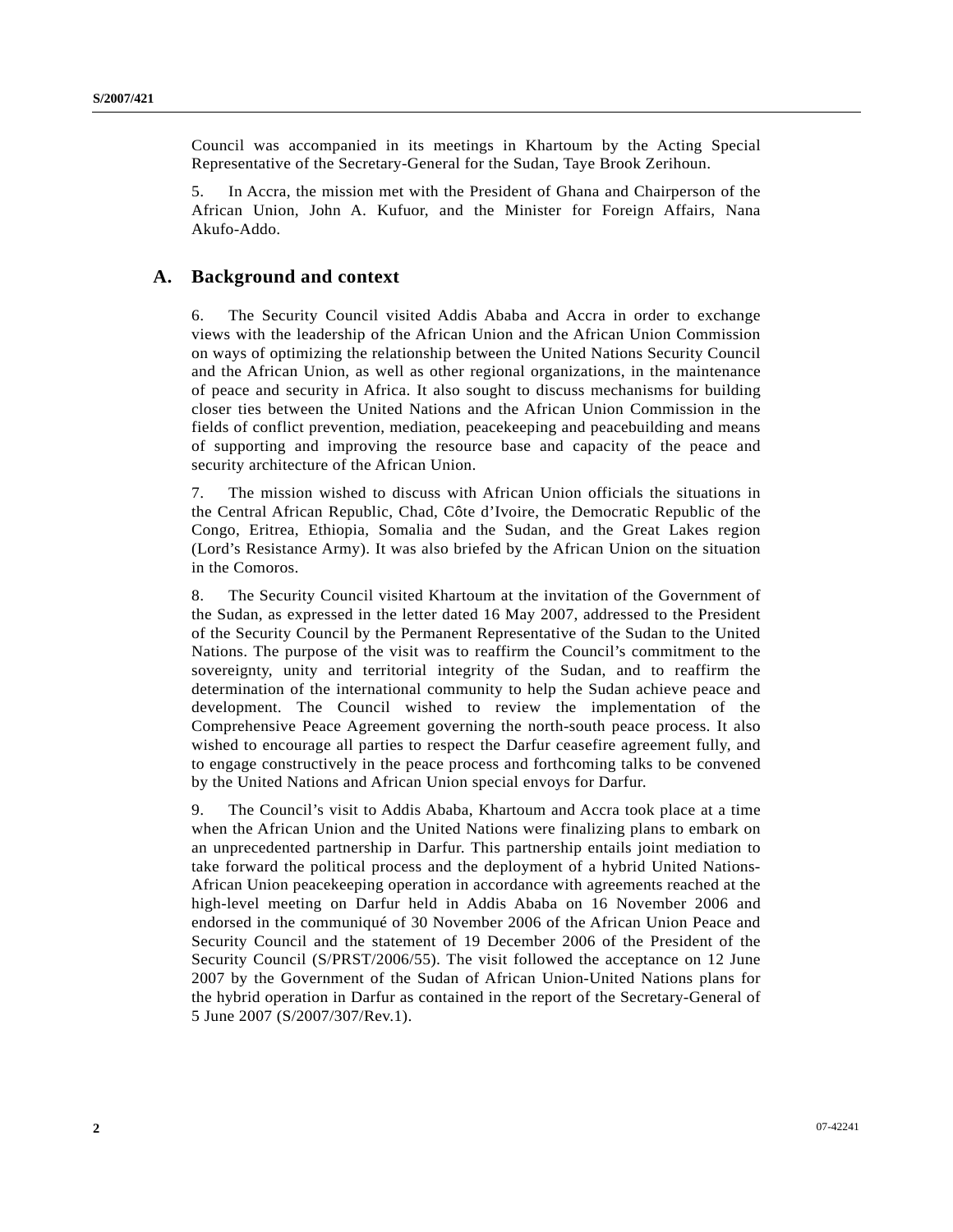## **B. Details**

#### **1. African Union-United Nations cooperation in the maintenance of peace and security**

10. In its meetings with African Union officials, the mission noted that a critical element of United Nations relations with the African Union was cooperation between the United Nations Security Council and the African Union Peace and Security Council to achieve the shared objective of peace and security in Africa. It recalled, in this regard, the 2005 World Summit Outcome and Security Council resolution 1625 (2005), in which the need was recognized to enhance the partnership between the United Nations and the African Union in the prevention and settlement of conflicts. The mission wished to review the status of and future priorities for strengthening African Union-United Nations cooperation in the areas of peacekeeping and peacebuilding, including with respect to the African Standby Force.

11. The Chairperson of the African Union Commission, President Konaré, thanked the Security Council for its continued engagement with the African Union on African issues. As the relationship between the two organizations continued to evolve, he envisioned a more coherent partnership in which efforts to maintain peace and security avoided duplication. Achieving this coherence would require innovative arrangements, shared strategic analysis and the harmonization of decision-making procedures. It would also require the development of a rapid intervention force for immediate regional responses to African conflicts. The Chairperson urged the Security Council to recognize African efforts towards regional integration and, in this regard, to harmonize the efforts of United Nations representation in Africa.

12. In his capacity as the Chairperson of the African Union, President Kufuor described the visit to Africa by the Security Council as a symbol of the cooperation that existed between the African Union and the Security Council. To further strengthen the relationship, President Kufuor urged the Security Council to view the African Union Peace and Security Council as an extension of the Security Council. He requested the Security Council to help in strengthening the African Union, to respond efficiently on behalf of the Security Council to conflicts in the continent. To that end, President Kufuor reaffirmed the need for a more structured and formalized relationship between the two bodies, characterized by partnership and mutual respect.

13. With regard to the 10-year capacity-building programme for the African Union, the mission was informed in Addis Ababa that operationalizing the African peace and security architecture was a high priority and an area in which progress was being made. Nonetheless, making it an operational reality was a massive task, requiring the international community to play an active part, particularly in the development of the African Standby Force. Through its deployment of peacekeeping forces in Burundi, Darfur and Somalia, the African Union demonstrated a comparative advantage relative to the United Nations, although the funding, deployment and sustainability of the African Union Mission in the Sudan (AMIS) and the African Union Mission in Somalia (AMISOM) illustrated the challenges involved in developing long-term African Union peacekeeping capacity. Notwithstanding ongoing capacity-building initiatives, including the welcome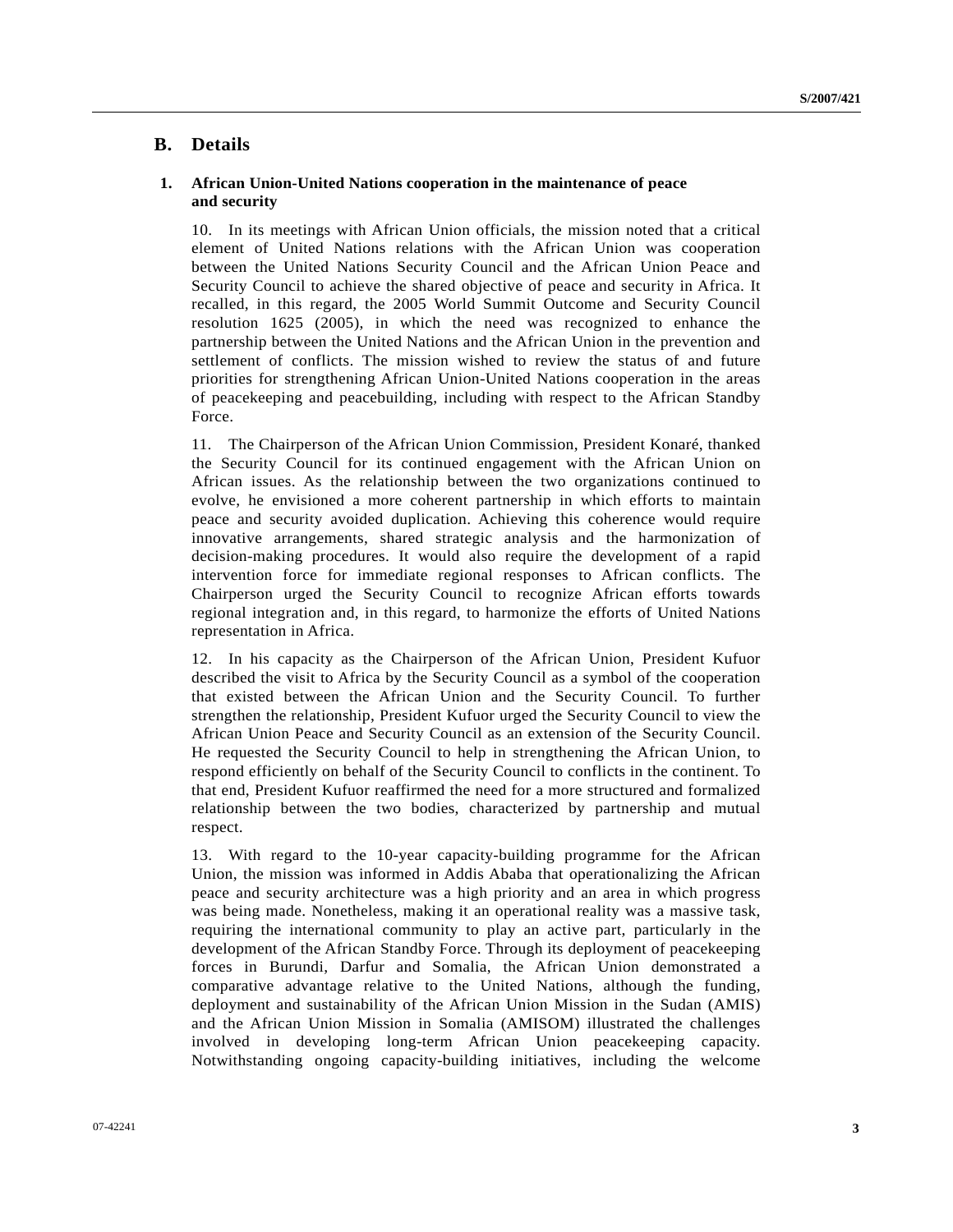establishment of a United Nations team to support the development of the African Standby Force, a major obstacle to a sustainable approach remained the lack of predictable funding. Reliance on voluntary donor funding inhibited long-term planning and deterred potential troop contributors.

14. In its meeting with the Peace and Security Council, the mission recognized the need to strengthen cooperation between the two Councils and expressed its hope that annual joint meetings would also lead to enhanced cooperation between the United Nations Secretariat and the African Union Commission. Members of the Peace and Security Council reaffirmed the primary responsibility of the Security Council for the maintenance of international peace and security and called on the Security Council to recognize that activities of the African Union Peace and Security Council undertaken under Chapter VIII of the Charter of the United Nations were carried out on behalf of the international community. Further to that principle, the Peace and Security Council also urged the Security Council to consider the possibility of financing African Union peace support missions from assessed contributions, as requested in the decision of the Assembly of Heads of State and Government of the African Union (Assembly/AU/Dec.145(VIII)). Finally, the Peace and Security Council expressed the need for the two Councils to harmonize decision-making with regard to peace and security in Africa.

15. The mission recognized the need to develop mechanisms for the United Nations and the African Union to share best practices and strategic analysis. It also stressed the need for regular information from the African Union regarding its peacekeeping activities endorsed or authorized by the Security Council.

16. In a joint communiqué adopted on 16 June (see annex II), the Security Council and the African Union Peace and Security Council committed themselves to the development of a stronger and more structured relationship as well as to sharing information on conflict situations on the agendas of the two bodies. They also expressed support for the strengthening of the capacity of the African Union Commission in areas such as planning and logistics, and in particular the establishment of a well-resourced peacekeeping capability. They agreed to consider, on the basis of the forthcoming report of the Secretary-General, the modalities for supporting and improving in a sustained way the resource base and capacity of the African Union, and to examine the possibility of the financing of a peacekeeping operation undertaken by the African Union. The two bodies further concluded that yearly meetings between the Security Council and the African Union Peace and Security Council would be held in Addis Ababa or New York, and expressed support for closer cooperation and sharing of experiences on working methods between the United Nations Secretariat and the African Union Commission. Finally, the two bodies encouraged close consultations between the African Union and the United Nations Security Council as decisions were being prepared on issues affecting peace and security in Africa.

17. In Accra, President Kufuor welcomed the joint communiqué and stressed the need to rise beyond promises and follow through with action. For its part, the African Union was committed to playing its role to achieve peace and development in the continent.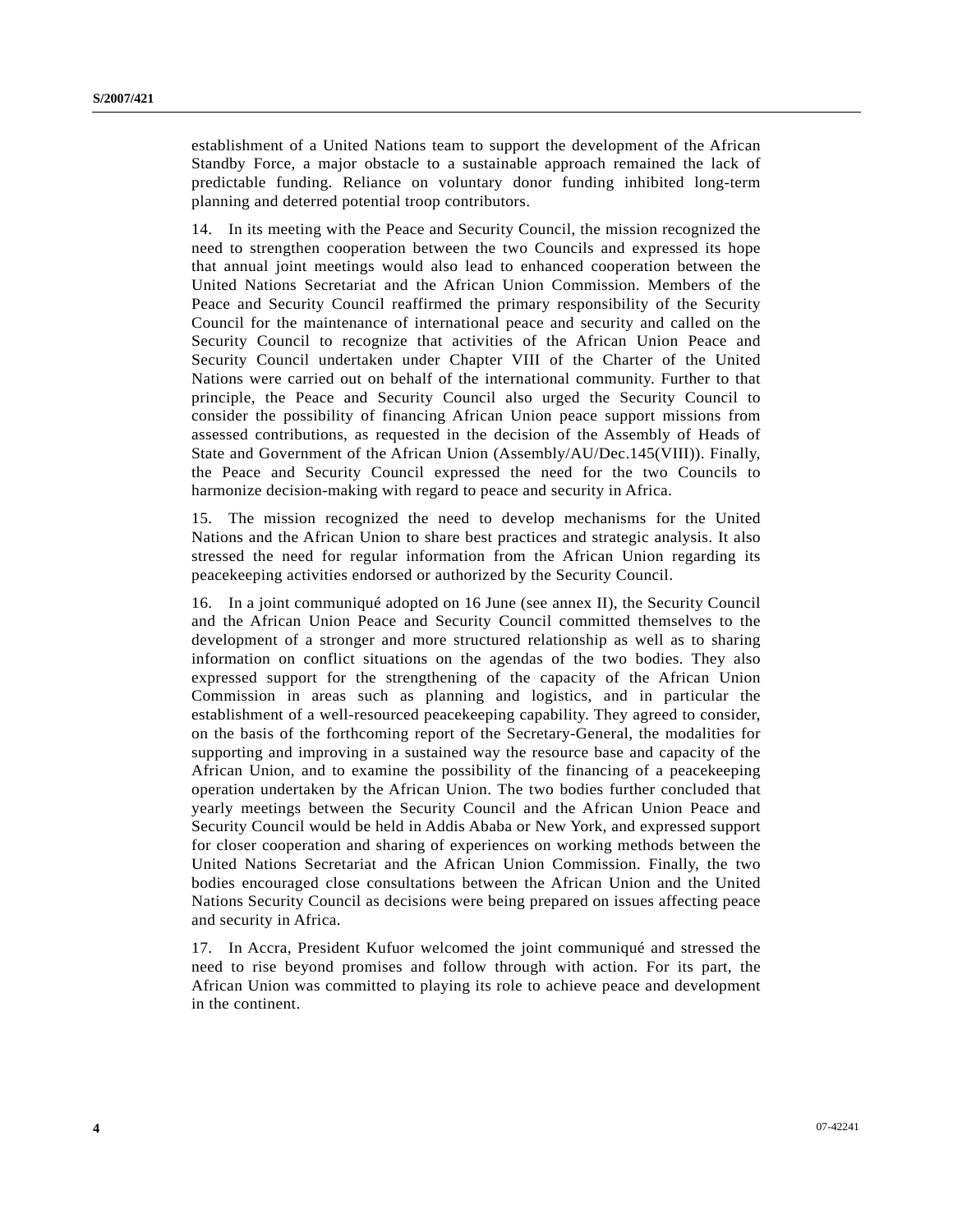#### **2. Sudan/Darfur and the regional situation**

#### **Consultations in Addis Ababa**

18. Prior to its arrival in Khartoum, the mission discussed the situation in the Sudan and the region with African Union officials. In the discussions, the mission reaffirmed its commitment to the sovereignty and territorial integrity of the Sudan, the Comprehensive Peace Agreement, and the pursuit of a comprehensive settlement of the crisis in Darfur. The latter would require continued humanitarian assistance, a sustained and viable political process, and enhanced security in the region, in accordance with the agreements reached in Addis Ababa and Abuja in November 2006. The mission and African Union officials reviewed ongoing preparations for renewed political negotiations in Darfur led by the African Union and United Nations special envoys. Further to the acceptance by the Government of the Sudan on 12 June 2007 of African Union-United Nations plans for a hybrid peacekeeping operation in Darfur, the mission and African Union officials discussed specific measures for the implementation of those plans, including the readiness of African troop-contributing countries to provide troops to the hybrid operation.

19. The Chairperson of the African Union Commission said that the situation in Darfur was unacceptable, and highlighted its implications for peace and security in the region. He emphasized that the African Union attached great importance to the sovereignty of a democratic Sudan and argued that the deterioration of relations between Chad and the Sudan following the signing in May 2006 in Abuja of the Darfur Peace Agreement was a major reason why the Abuja Agreement had not been implemented. New negotiations were necessary. While the need for a ceasefire was urgent, as long as the causes of the conflict remained unaddressed there was a danger that the fighting could resume. According to the African Union Peace and Security Council, a critical incentive for the non-signatories of the Darfur Peace Agreement to join the peace process was evidence of serious commitment on the part of the international community to facilitate a comprehensive peace settlement and to support its implementation with a clear timeline and road map. African Union officials underlined the need to encourage both the Government and rebels to engage in the African Union/United Nations-led political process within the timelines set out in the road map developed by the special envoys.

20. With regard to peacekeeping in Darfur, the Chairperson of the African Union Commission stressed the urgent need to address the ongoing financial crisis of AMIS, which had caused lengthy delays in paying troops. He confirmed his understanding that the acceptance by the Government of the Sudan of the hybrid operation was unconditional. He urged the Security Council to adopt a resolution authorizing the operation and recommending United Nations funding. In his view, assured funding would generate sufficient numbers of African troops to maintain the African character of the operation. Meanwhile, according to the African Union Commissioner for Peace and Security, the extension of the mandate of AMIS beyond 30 June 2007 required the guarantee of resources for the continuation of AMIS operations. The full implementation of the United Nations light and heavy support package for AMIS and the deployment of two additional AMIS battalions were a necessary foundation for the establishment of the hybrid operation.

21. The mission stressed that the Security Council could recommend United Nations funding for the hybrid operation only if there was full accountability and transparency in the management of resources, and United Nations involvement in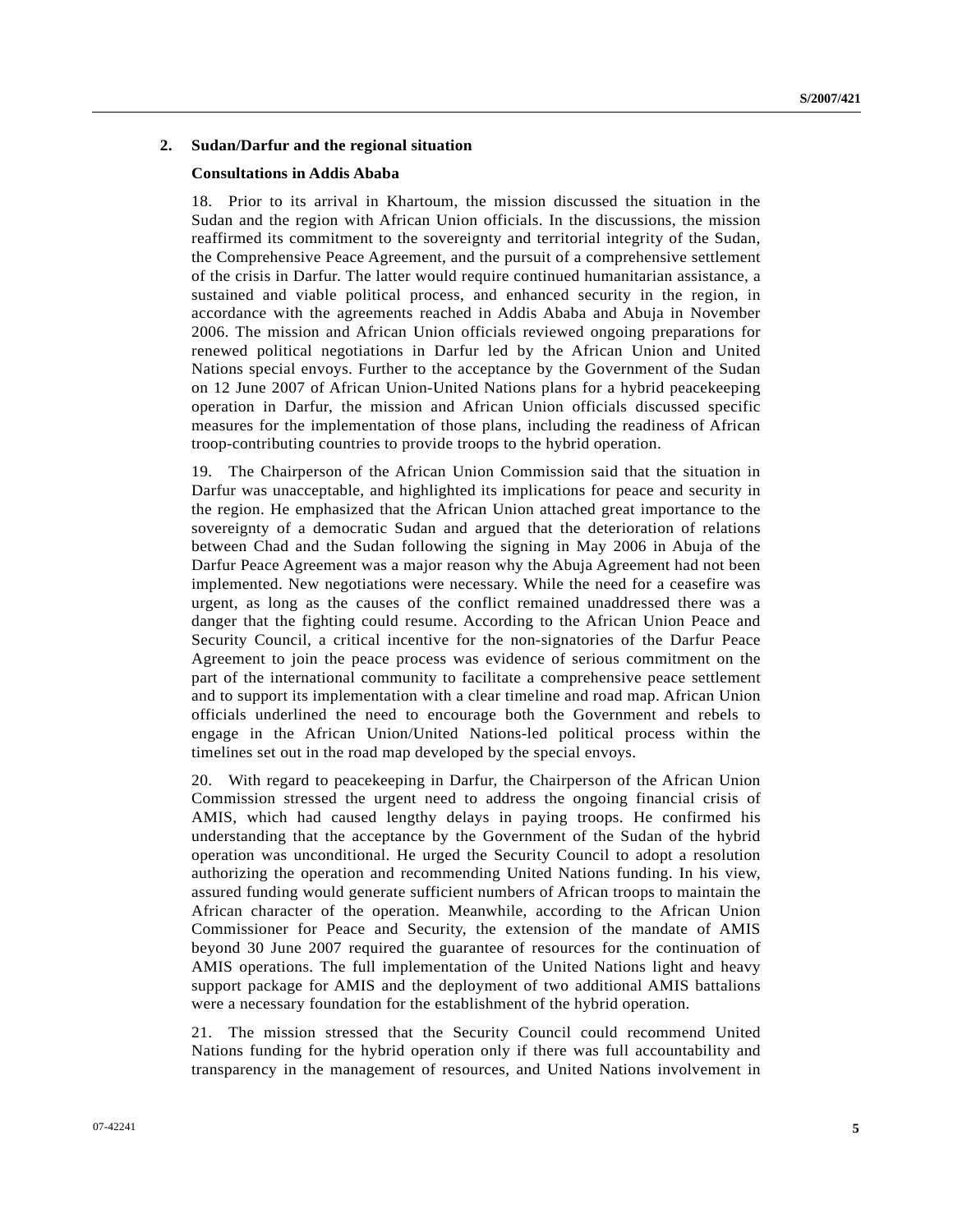command and control. African Union Commission officials confirmed that the command arrangements being developed by the African Union and the United Nations provided maximum flexibility and would rely on the peacekeeping experience of the United Nations.

22. While recognizing that African Union-United Nations cooperation should be based on an equal partnership, the mission emphasized the need for the United Nations to remain the centre for harmonizing approaches to conflict resolution, in accordance with the Charter of the United Nations, which guides cooperation between the United Nations and regional organizations.

#### **Meetings in Khartoum**

23. In Khartoum, the Acting Special Representative of the Secretary-General stressed to the mission how much more work there was to be done to implement the hybrid peacekeeping operation and bring security to the people of Darfur. Although security had improved since the Security Council visit in June 2006, further progress on the peace process was critical, as was the full implementation of the Comprehensive Peace Agreement.

24. During separate meetings with the President of the Sudan and the Foreign Minister, the mission discussed both the situation in Darfur and the implementation of the Comprehensive Peace Agreement. The Foreign Minister affirmed the unequivocal commitment of his Government to the Addis Ababa framework for achieving a peaceful resolution of the conflict in Darfur, and said he hoped for continued dialogue and consultations with the international community in the spirit of the Addis Ababa meeting. The President and the Foreign Minister both confirmed their full acceptance of the hybrid United Nations-African Union operation.

25. The mission reaffirmed the determination of the Security Council to seek an end to the killing of innocent parties in Darfur, to play its part in efforts to end the violence by all parties, and to help ensure adequate protection for civilians. To this end, the mission further called on all parties to work for peace in Darfur and to implement the Addis Ababa conclusions expeditiously. It welcomed the Government's acceptance of the hybrid operation. The operation would be predominantly African in character, though non-African personnel and assets would also be required. Unity of command would be preserved, and command and control arrangements would be in accordance with United Nations processes. The operation would be as outlined in the African Union-United Nations plans for the hybrid operation in Darfur contained in the report of the Secretary-General (S/2007/307/Rev.1), and would be mandated by the African Union Peace and Security Council and the United Nations Security Council. On the basis of those understandings, the mission confirmed that the Security Council would authorize the hybrid operation and recommend funding from the United Nations assessed budget.

26. The mission made the following additional points: restraint was needed, the ceasefire should be respected and humanitarian access should be improved; the meeting on 25 June in Paris would focus on funding for AMIS, as well as on the transition from humanitarian assistance to development; the political process must be reinvigorated, with fuller engagement by all parties; progress in disarming the Janjaweed was essential; a status-of-forces agreement similar to the status-of-forces agreement for the United Nations Mission in the Sudan should be applied to Darfur so that the deployment of United Nations personnel in the Sudan would be governed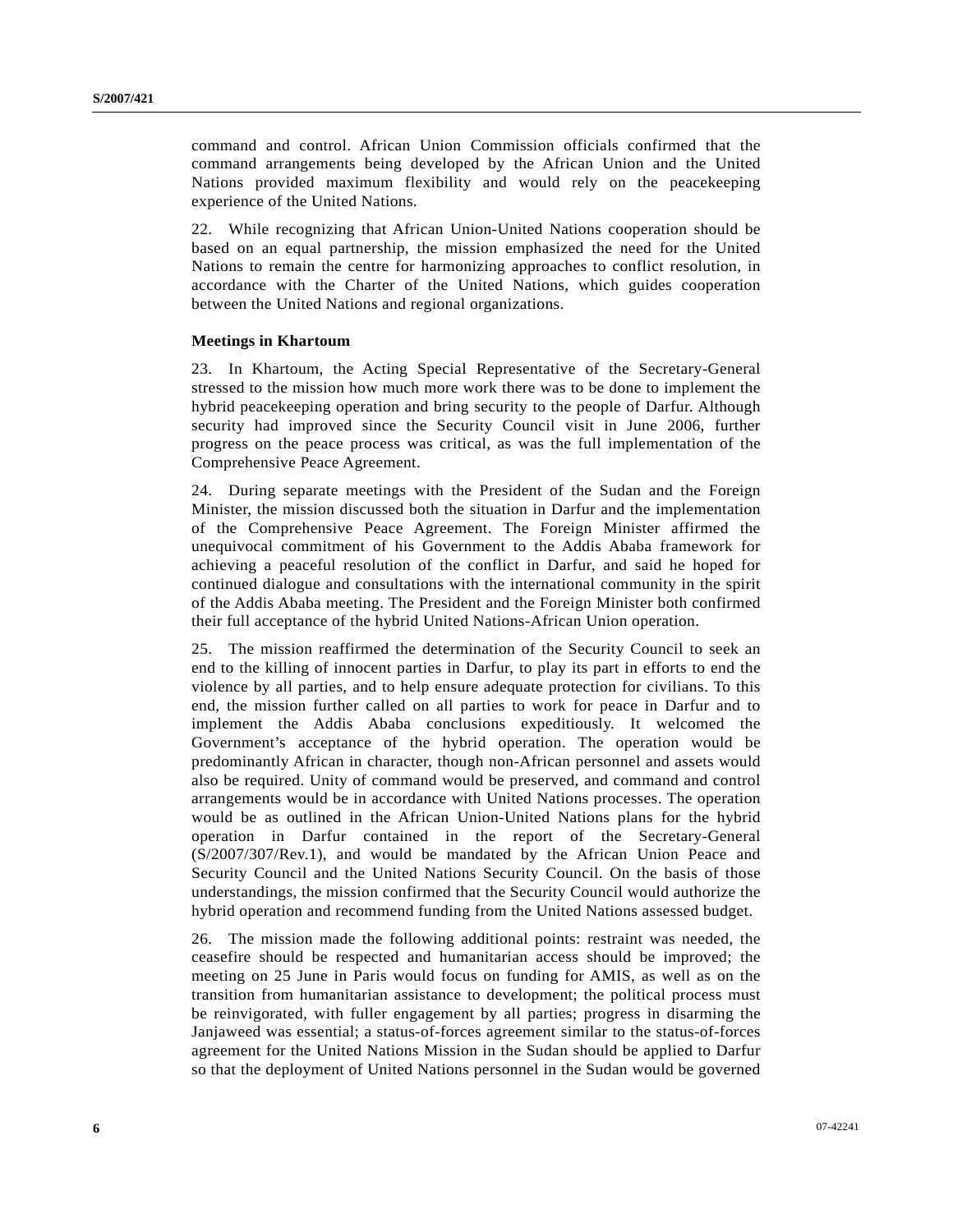by a common legal regime; and bureaucratic impediments in, for example, Customs, should be minimized. Responding to the various briefs presented by the Government, several members of the mission stated that information provided by non-governmental organizations on the ground suggested different conditions from those described in the briefs. The members of the mission also inquired about the Government position on prosecutions by the International Criminal Court.

27. In the initial briefings and in reply to points made by the mission, the President, the Foreign Minister and other Sudanese officials stated that living conditions in Darfur were better than in many other parts of the Sudan and the activities of non-signatories of the Darfur Peace Agreement were the main source of insecurity and humanitarian suffering; that there were no security problems in the areas where Sudanese Armed Forces or Sudanese Government Police were deployed; that most roads in Darfur were secure and humanitarian access through those roads was unhindered; that the mechanisms for coordinating humanitarian activities were succeeding; and that disarmament of the Janjaweed was progressing. The Government also stated that the Sudan was not a signatory of the Rome Statute that established the International Criminal Court. The President and other Sudanese Government officials expressed their dissatisfaction at the activities of rebel groups that they said had undermined the peace and stability of Darfur, underlined the right of the Government of the Sudan to maintain security in the Sudan, and called on the Security Council to exert pressure on the rebel groups and to recommend to the General Assembly funding of the hybrid operation from the United Nations budget.

28. The mission and its Sudanese interlocutors agreed on the importance of using the momentum generated by the Council's visit to Khartoum to accelerate progress on the peace process, peacekeeping and the humanitarian front. The mission made clear the wish of the Security Council that the political track be accelerated. The Government confirmed its commitment to pursue that track aggressively in accordance with the Tripoli consensus, which called for the convergence of all regional initiatives into the process led by the African Union and the United Nations. At the same time, the Council would request the preparation of joint African Union-United Nations timelines for the deployment of the hybrid operation in Darfur and would work to prepare the mandate authorization for the hybrid operation.

29. All of the mission's interlocutors emphasized the importance of addressing the regional dimensions of the crisis in Darfur. With regard to the Sudan-Chad border, the mission referred to the state of bilateral relations and the necessity of a ceasefire, as well as the need to ensure the security of the displaced. The mission noted that the Security Council was working with the Secretary-General to develop plans for the protection of refugee camps. In Addis Ababa, the African Union Peace and Security Council informed the mission that a report from its recent visit to Chad concerning implementation of the Tripoli Agreement between Chad and the Sudan was to be presented in the coming days. The Foreign Minister said the Government of the Sudan hoped progress towards the normalization of relations would be achieved during the visit of the President of Chad, Idriss Déby, to Khartoum, planned for 25 June.

30. On the north-south peace process, the Acting Special Representative of the Secretary-General informed the mission that critical milestones were approaching in the implementation of the Comprehensive Peace Agreement. These included the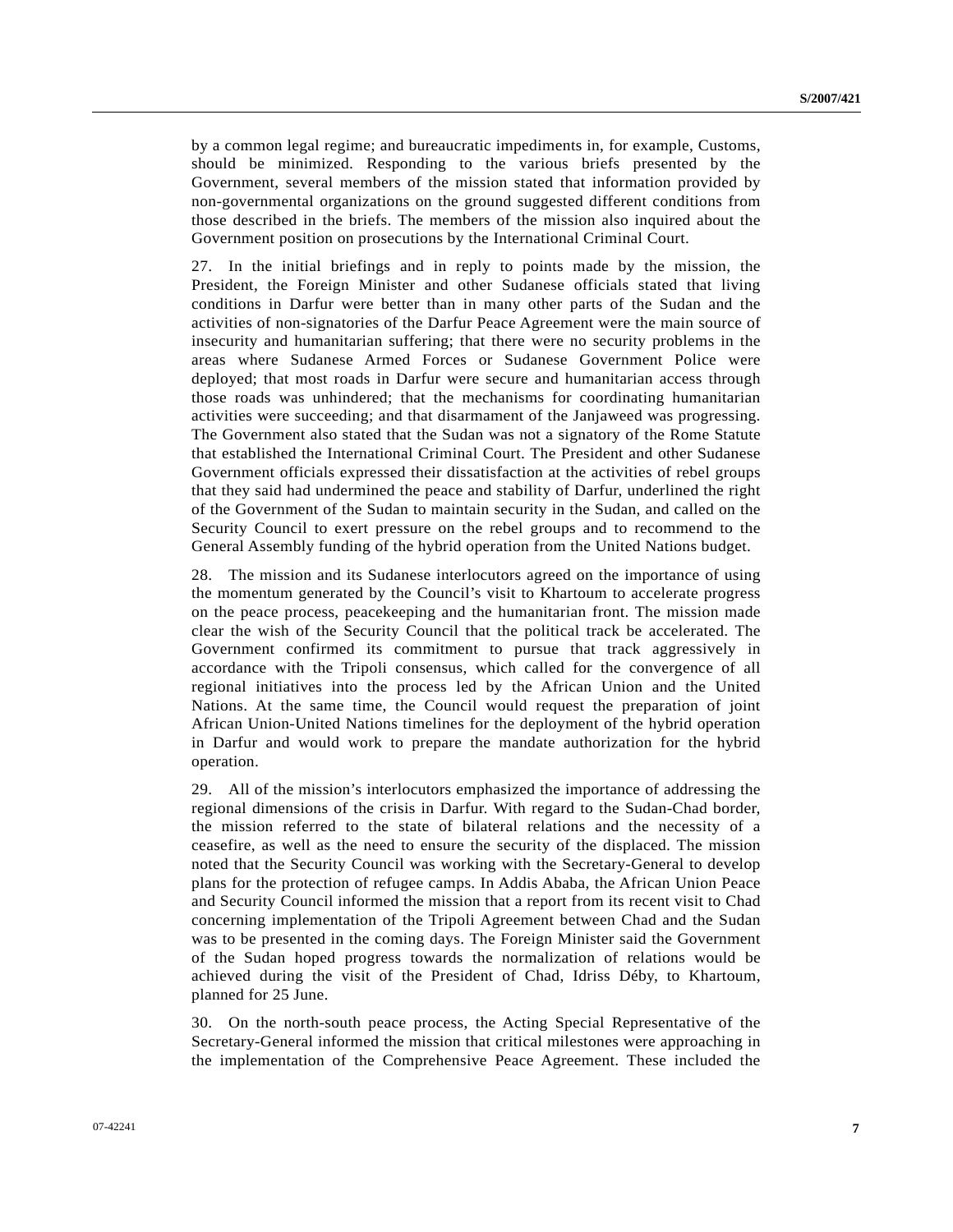beginning of the registration process for elections (postponed until February 2008) and the redeployment of armed forces to either side of the boundary of 1 January 1956 (the deadline for which was 9 July 2007). In the absence of an agreement on the demarcation of the boundary, however, both of these processes were at risk.

31. The Sudanese Government interlocutors, including the State Minister at the Presidency, Tilar Deng, informed the mission of progress that had been made in implementation of the Comprehensive Peace Agreement, including the formation of the Government of National Unity, the Government of Southern Sudan, and legislative assemblies in Khartoum and in the south. He stated that failure to demarcate the north-south boundary was impeding progress in other areas, such as the sharing of oil revenues, the status of Abyei, the redeployment of military forces and the integration or dismantlement of other armed groups. The mission was told by the Government that the Abyei issue was close to resolution. The President argued that sanctions undermined the prospects for the unity of the country, as they hindered the ability of the Government to provide development and basic services to the south. Accordingly, the President said it was time for the sanctions to be lifted and for development work in the Sudan to start, including work to benefit the citizens of Southern Sudan.

32. The mission reaffirmed its respect for the sovereignty and territorial integrity of the Sudan and its support for the Comprehensive Peace Agreement, as well as its hope that the implementation of the Comprehensive Peace Agreement would strengthen the unity of the country.

#### **Meetings in Accra**

33. After its visit to the Sudan, the mission briefed President Kufuor on the outcome of its meeting with President Al-Bashir, and requested President Kufuor, in his capacity as the Chairperson of the African Union, to facilitate the implementation of the hybrid operation, to achieve a durable ceasefire, and to address the dire humanitarian situation. The African Union Chairperson noted that the agreement by the Government of the Sudan to implement without preconditions the Addis Ababa framework demonstrated a new chapter in resolving the conflict in Darfur. He further noted that the hybrid operation clearly highlighted the renewed partnership and the need for the United Nations to assist the African Union in developing its capacities to meet certain responsibilities in terms of regional peace and security.

#### **3. Somalia**

34. The mission discussed the situation in Somalia with African Union officials. International involvement in Somalia represented another test case, in addition to the challenges of working together on Darfur, for collaboration and cooperation between the United Nations and the African Union. The African Union Peace and Security Council said it had authorized the deployment of AMISOM to support efforts by the Transitional Federal Government to stabilize the country, to assist dialogue and reconciliation, and to support development. The deployment had been authorized on the understanding that the United Nations would take over in six months as it had done in Burundi and in view of the primary responsibility of the Security Council for the maintenance of international peace and security. The mission was informed that the African Union had deployed two battalions since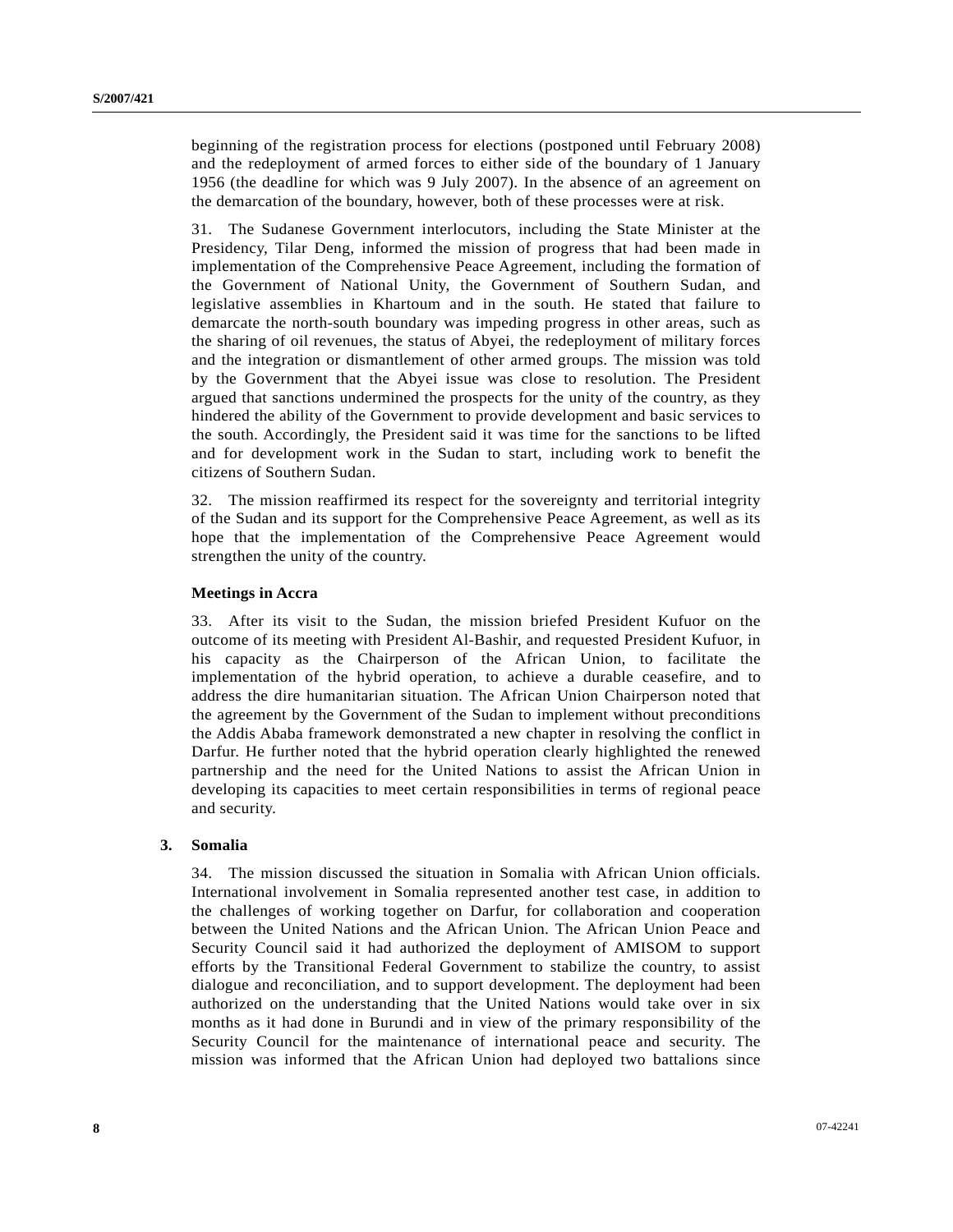5 March 2007 and that additional deployments faced significant logistical challenges.

35. The Chairperson of the African Union Commission emphasized the need for increased African Union and United Nations political presences on the ground. The Peace and Security Council informed the mission that the African Union envoy for Somalia was being relocated from Nairobi to Mogadishu in order to facilitate a more active and inclusive political process.

36. The African Union Peace and Security Council urged the international community to support the National Reconciliation Congress and the Chairperson of the National Governance and Reconciliation Committee, Ali Mahdi, and also to support the increase in humanitarian assistance in Mogadishu. The Peace and Security Council also urged the United Nations Security Council to play an active role to assist the political process in Somalia. Ultimately, however, future peace and stability in Somalia would require strengthening the fragile Government structures in the country.

37. The mission expressed its wish that the current window of opportunity for national reconciliation should not be lost. The mission noted, in this regard, the importance of beginning the National Reconciliation Congress on 15 July. Progress towards the full deployment and strengthening of AMISOM was crucial in preventing extremists from delaying the National Reconciliation Congress. Security for the National Reconciliation Congress was identified as a particularly significant challenge. The mission said that the United Nations was following the current reconciliation process attentively, with a view to the possible transition of AMISOM to a United Nations operation, for which the Secretary-General was preparing contingency plans.

38. To resolve the conflict in Somalia, President Kufuor stressed the need to adopt a two-track approach: to address the political crisis while achieving peacekeeping. The Chairperson of the African Union stressed the need for the Transitional Federal Government to be transparent and inclusive to ensure a successful National Reconciliation Congress that would lay the foundation for a ceasefire and a political settlement. At the same time, he called on the United Nations to help mobilize sufficient resources to enable AMISOM to carry out the peacekeeping operation in Somalia effectively.

### **C. Regional considerations**

39. One member, on behalf of the mission, informed the African Union Peace and Security Council of its work on the Ethiopia-Eritrea boundary issue. The mission stated that resolution 1741 (2007) reiterated the obligations of the parties to implement the decision of the Eritrea-Ethiopia Boundary Commission and to enable the Commission to demarcate the border.

40. One member, on behalf of the mission, noted that the Lord's Resistance Army (LRA) from northern Uganda represented one of the most significant challenges to peace in Africa and was a priority for the Security Council. The mission urged the expeditious conclusion of the peace talks between the Government of Uganda and LRA, which had restarted on 1 June 2007 in Juba, and hoped they would lead to an effective cessation of hostilities and a comprehensive political solution, including an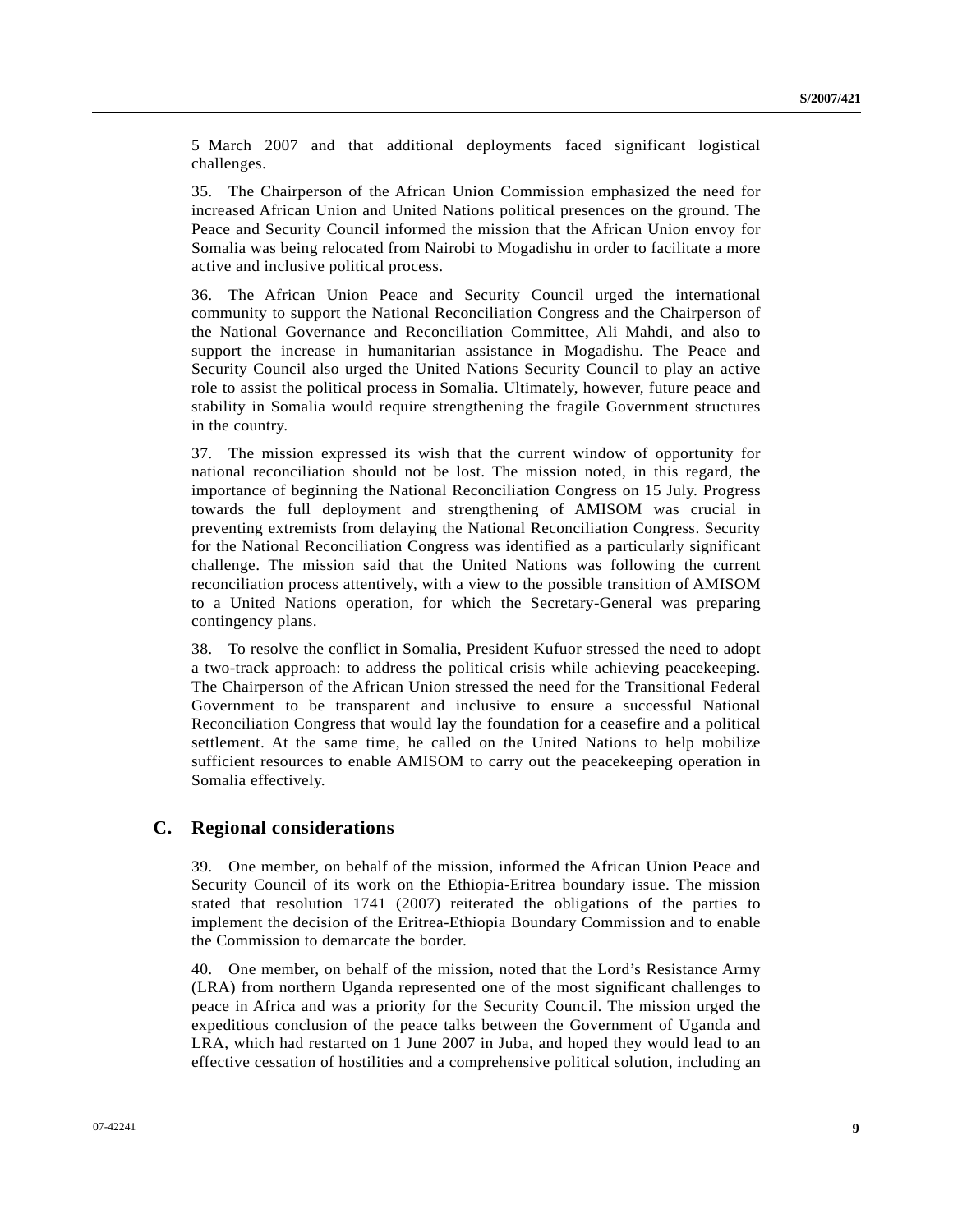end to impunity. The mission commended the Governments of Uganda and Southern Sudan for their efforts to find a long-term solution to the LRA challenge and expressed its full confidence in the mediation of the Juba Talks by the Special Envoy of the Secretary-General, Joachim Chissano. Already, the mission noted, 400,000 displaced people had returned to their homes and 400,000 more were on their way home.

41. The African Union Peace and Security Council informed the mission of the situation in the Comoros, in particular the unrest related to the election held on 10 June and the challenges facing the African Union Mission for Support to the Elections in the Comoros. The Peace and Security Council expressed its hope that the forthcoming meeting on the situation convened by South Africa on 19 June would develop specific recommendations and pave the way for a solution.

#### **D. Recommendations to the Security Council**

42. Taking into account the views expressed by the Council's interlocutors and conclusions drawn from the various exchanges, the mission hereby recommends:

 (a) That the Security Council consider how best to take forward the action points set out in the joint communiqué agreed with the African Union Peace and Security Council in order to develop a strong and more structured relationship between the two bodies, and between the United Nations and the African Union more generally on issues of peace and security in Africa;

 (b) That the Security Council, in the spirit of improving cooperation with the African Union on issues of peace and security in Africa, look forward to an update on the African Union summit in Accra;

 (c) That the Security Council consider, on the basis of the forthcoming report of the Secretary-General, the modalities for supporting and improving in a sustained way the resource base and capacity of the African Union, and examine the possibility of financing a peacekeeping operation undertaken by the African Union;

 (d) That the Security Council seek to authorize as soon as possible the deployment of the hybrid United Nations-African Union peacekeeping operation to Darfur;

 (e) That the Security Council request the Secretary-General to seek approval from the General Assembly for United Nations funding, as appropriate, for the hybrid United Nations-African Union peacekeeping operation to Darfur;

 (f) That the Security Council continue to urge the parties in Darfur to respect the ceasefire and their international obligations, to ensure full humanitarian access, and to engage constructively in the Darfur peace process, including giving consideration to whether the Security Council could apply more pressure on the rebels in Darfur to participate in the peace process;

 (g) That the Security Council continue to support the full deployment of the African Union Mission in Somalia and encourage the Secretary-General to undertake appropriate contingency planning for a possible United Nations mission, to be deployed in Somalia should the Security Council decide to authorize such a mission.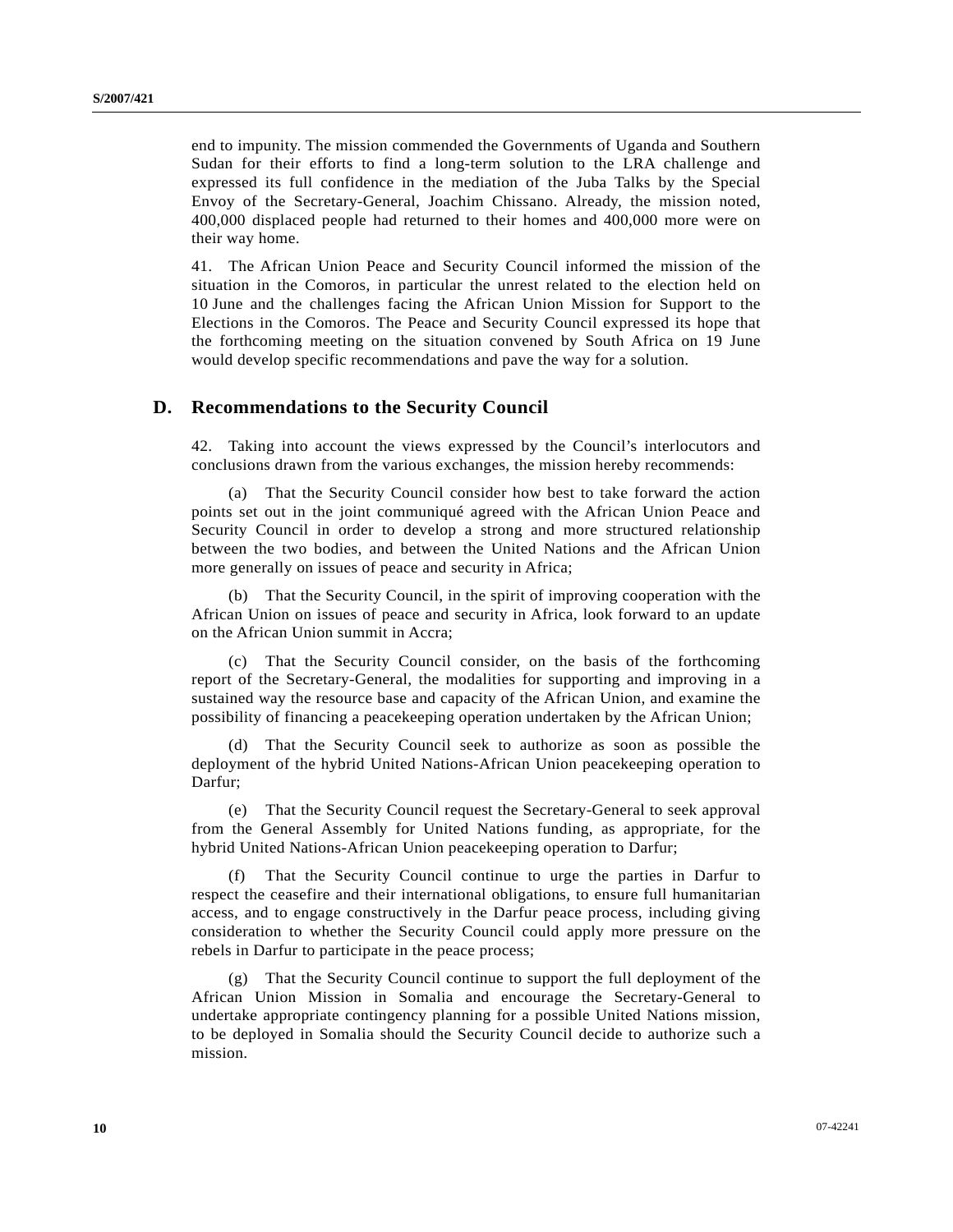## **III. Côte d'Ivoire**

### **A. Background and context**

43. Prior to its visit to Abidjan on 19 June, the mission discussed the situation in Côte d'Ivoire with African Union officials in Addis Ababa. In these discussions, the mission expressed its gratitude to the President of Burkina Faso for facilitating the Ouagadougou Agreement, an important achievement which contained an ambitious framework for political transition in Côte d'Ivoire. The specific objectives of the Agreement included the creation of institutions, disarmament and demobilization of combatants, the reform of the military and police, outreach to other political parties, as well as identification and elections. As requested by the parties to the Agreement, United Nations/United Nations Operation in Côte d'Ivoire (UNOCI) support for its implementation was under way.

44. The Chairperson of the African Union Commission commended the work of South Africa and the United Nations in Côte d'Ivoire, as well as the current involvement of Burkina Faso in the process, and recommended that the follow-up to the Ouagadougou Agreement should respect the ownership of the process by the parties rather than imposing solutions that they would not adhere to. He thought it was important for the international community to trust the Ivorian people to develop the future legislative framework for the country with help from the mediation.

45. The African Union Peace and Security Council said that United Nations regional cooperation in Côte d'Ivoire constituted an inspiring model for the future. The African Union saw the demobilization of militias, the appointment of magistrates, and the holding of elections as crucial priorities in the implementation of the Ouagadougou Agreement, all of which required significant United Nations support. The Peace and Security Council called on the international community to continue to support the direct engagement between the two parties facilitated by the President of Burkina Faso.

46. In Accra, the President of Ghana, John A. Kufuor, requested the United Nations Security Council specifically to support the peace process in Côte d'Ivoire and called on the United Nations to play a significant role in the election process in the country, including through the certification of elections. The Minister for Foreign Affairs informed the Council that the Economic Community of West African States (ECOWAS) has welcomed and supported a proposal by the Facilitator to establish an international follow-up mechanism that would replace the International Working Group on Côte d'Ivoire. The proposal would be transmitted in due course, through appropriate channels, for the consideration and endorsement of both the African Union Peace and Security Council and the United Nations Security Council.

47. In Abidjan, the mission, led by the Permanent Representative of Peru to the United Nations, Ambassador Jorge Voto-Bernales, met with the President, Laurent Gbagbo, and with the Prime Minister, Guillaume Soro. Members of the Government, including the Minister of Defence, Amani N'Guessan, the Minister of the Interior, Tagro Désiré, and the Permanent Representative of Côte d'Ivoire to the United Nations, Ambassador Alcide Djédjé, participated in the meeting between the mission and the President.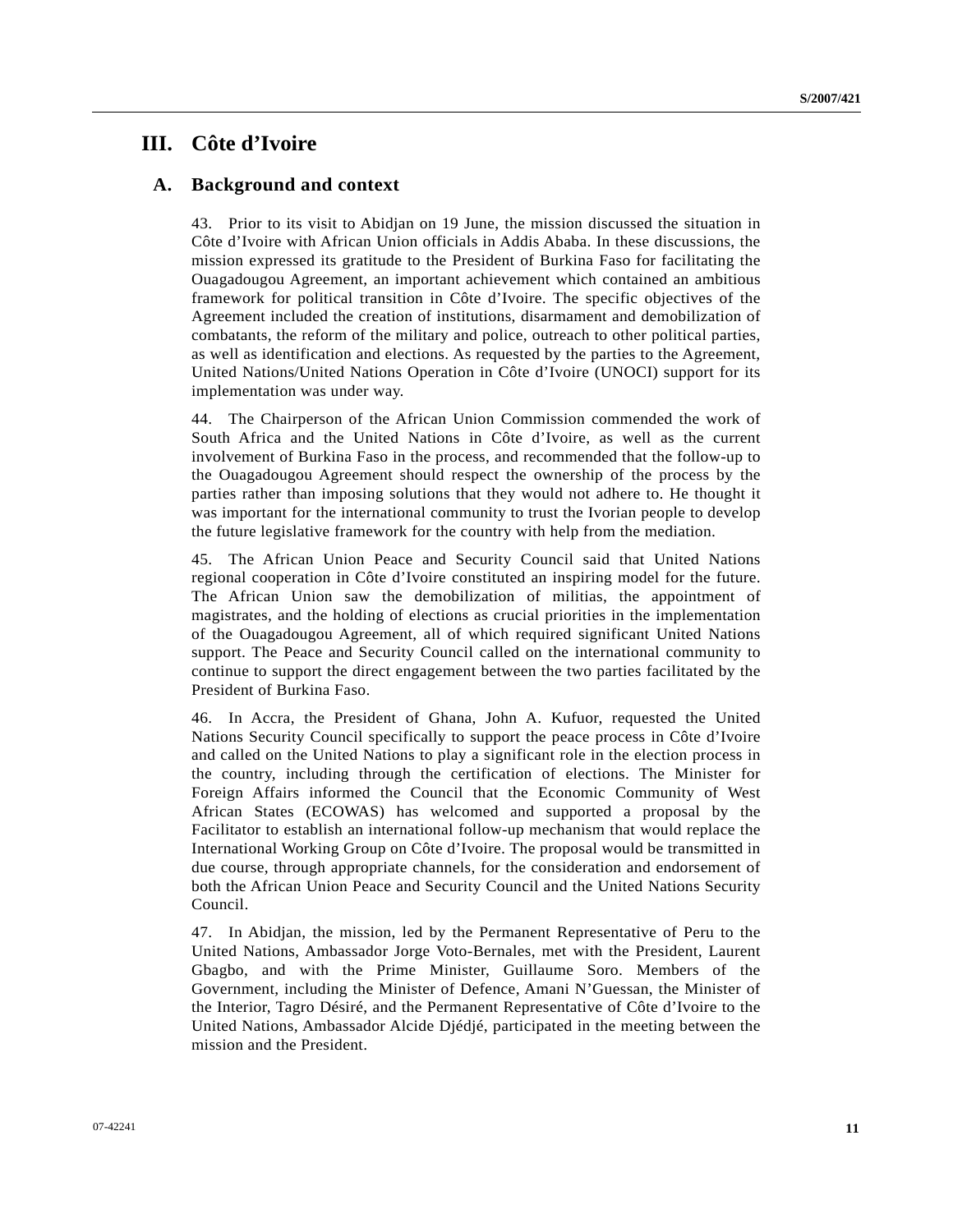48. The mission also met with the Minister for Foreign Affairs of Burkina Faso, Djibril Bassolé, in his capacity as representative of the President of Burkina Faso, Blaise Compaoré, who is the current Chairman of the Heads of State and Government of ECOWAS and Facilitator of the Ivorian direct political dialogue. The mission was also briefed by the senior leadership of ONUCI and the commander of the French forces which support it.

### **B. Details**

49. The mission's visit to Côte d'Ivoire took place shortly after the signing of a peace agreement by President Gbagbo and the Secretary-General of the Forces nouvelles, Guillaume Soro, in Ouagadougou on 4 March, under the facilitation of President Compaoré. The Ouagadougou Agreement resulted from direct dialogue between President Gbagbo's Government and the Forces nouvelles.

50. In concluding the Ouagadougou Agreement, the former belligerents strove to identify practical solutions to address the root causes of the Ivorian conflict, including the issue of identification of the population; the disarmament, demobilization and reintegration of combatants; the dismantling of armed militias; the removal of the zone of confidence; and the restoration of State authority, including the redeployment of Government administration nationwide, in order to organize and hold national elections. The parties also agreed on a power-sharing formula allowing for the appointment of Guillaume Soro as Prime Minister and the installation of a new Government on 17 April.

51. The mission's interlocutors noted that the Ouagadougou Agreement constituted a balanced compromise that was acceptable to both sides and drew useful lessons from the previously agreed Linas-Marcoussis, Accra and Pretoria agreements. Its originality lay in the fact that it had been the outcome of the will of the two main parties to the conflict. The Agreement also established a framework that should allow for the resolution of issues that had previously prevented progress in the peace process.

52. The mission underlined the support of the Security Council for the Ouagadougou Agreement, which it was felt indicated ownership of the peace process by the Ivorian parties. The mission stressed the importance of a final and durable settlement of the crisis and urged its Ivorian interlocutors to ensure the full implementation of the Agreement, in particular, meeting the benchmarks leading to the organization of free, open, fair and transparent elections. The mission reaffirmed its strong commitment to ensuring the credibility of the Ivorian electoral process. The positive role and commitment of the parties would be essential in that regard. The mission also reaffirmed the commitment of the United Nations to continue assisting the Ivorian people with the implementation of the peace process. In addition, the mission expressed its serious concern at the persistence of the humanitarian and socio-economic crises in Côte d'Ivoire, including the grave human rights situation and its dire humanitarian consequences, causing large-scale civilian suffering and displacement. The mission stressed the need for efforts to be made in the humanitarian, socio-economic and human rights fields, particularly in ending impunity.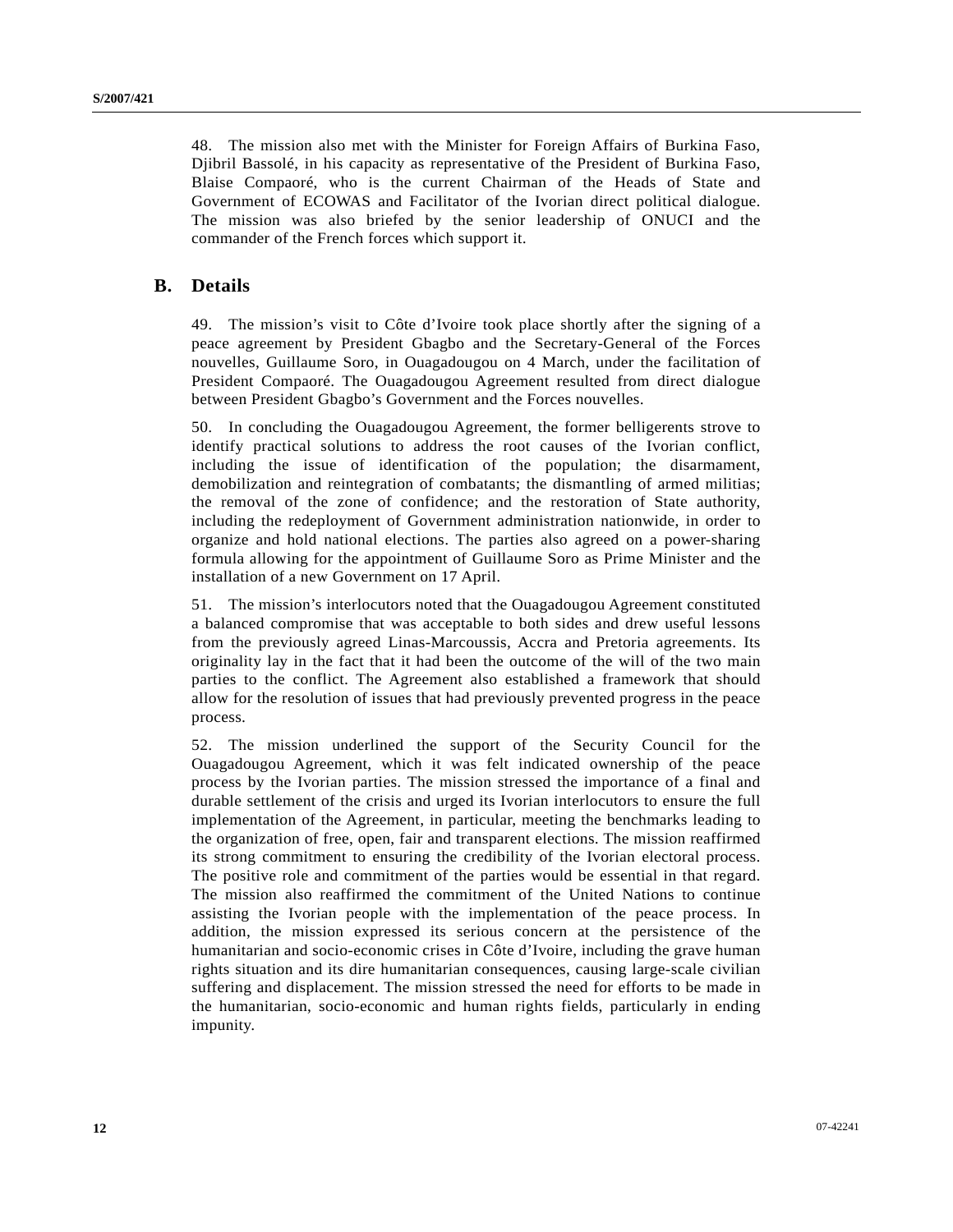## **C. Political and security climate**

53. Both the President and the Prime Minister indicated that the political climate had significantly improved over the last months. In the President's view the "war was over". The Prime Minister noted that his relationship with the President was "good". He added that the current institutional architecture was conducive to ensuring progress on key issues of the peace process, including identification. The President and Prime Minister had established an informal framework for regular consultation and dialogue on sensitive issues. Steps had also been taken towards ensuring the buy-in of the political parties that had not been directly involved in negotiating the Ouagadougou Agreement but were, nonetheless, represented in the Government led by Prime Minister Soro. The Prime Minister had secured the agreement of the Government to a "consensual" road map for the implementation of the Agreement.

54. Furthermore, the symbolic meeting of a delegation of "Young Patriots" with the Forces nouvelles representatives in Bouaké had been a positive initiative in defusing tensions. It was, however, acknowledged that the full restoration of confidence between the two main Ivorian parties would depend on the preparation and conduct of the electoral process, which should be credible and transparent.

55. On the security front, the leaders of the impartial forces noted that no fighting had taken place since the signing of the Ouagadougou Agreement. It was generally felt that a resumption of hostilities at the current stage of the peace process was "highly improbable". The security situation throughout the country, however, remained precarious owing to the persistence of frequent criminal incidents. The mission was also informed that illegal roadblocks remained in place, including in Abidjan. In this connection, the mission noted that the request for a partial lifting of the arms embargo regime was meant to allow the Government to purchase law enforcement equipment for the police and gendarmerie. Several members of the mission expressed doubts about a partial lifting of the embargo, as disarmament and reforming the security sector were still pending. Some courses of action were outlined to bring these contradictory concerns into convergence. The mission also noted that the Government was establishing a number of mixed gendarmerie brigades, which would be deployed to patrol the Green Line. The establishment of those mixed units, which were essential in building confidence between the parties, had been delayed, mostly for lack of funding and technical capacity, including in operationalizing the Integrated Command Centre.

56. Meanwhile, the Government had organized symbolic weapons decommissioning ceremonies to mark the formal launch of the demobilization, disarmament and reintegration process and dismantling of militias. President Gbagbo informed the mission of his intention to preside over a weapons decommissioning ceremony in Bouaké on 5 July. The President and the Prime Minister both called for international support, including financial assistance, for the Government's initiative to establish a "civic service" for demobilized youths. The programme would provide former combatants and militia members with employment training, as well as financial support to establish small businesses. President Gbagbo noted that in his view the Ivorian crisis was essentially the result of an economic crisis characterized by high levels of youth unemployment.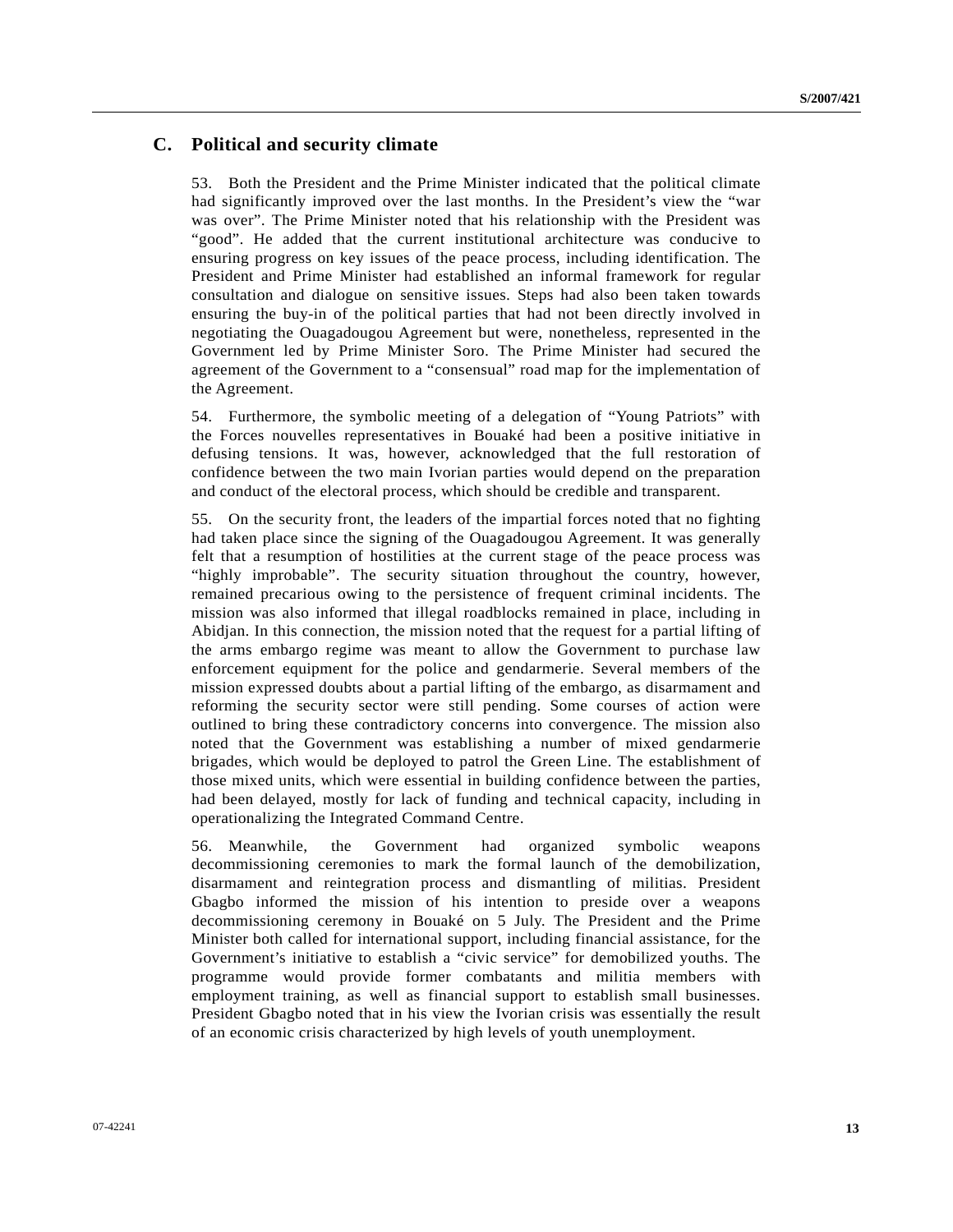## **D. Status of implementation of the Ouagadougou Agreement and follow-up**

57. The mission noted that immediately following the signing of the Ouagadougou Agreement the parties had made rapid progress in its implementation. Steps taken included the appointment of Guillaume Soro as Prime Minister on 29 March; the establishment of an inclusive Government on 7 April; and the commencement of the lifting of the zone of confidence on 16 April, as well as the establishment by the Government, with assistance from UNOCI, of an Integrated Command Centre in Yamoussoukro on 16 April.

58. The Government had also made some progress on measures that should allow for the effective extension of State authority throughout the country. On 5 June, President Gbagbo signed decrees appointing magistrates and district administrators (*préfets*). The President also noted that the Minister of the Interior had met recently with the newly appointed *préfets* in Bouaké, the former headquarters of the Forces nouvelles.

59. The mission urged the parties to reach agreement, as soon as possible, on the important outstanding issue of the ranks of the former Forces nouvelles combatants and the quotas of each of the forces to be integrated into a reformed National Army. This was a critical first step in implementing an effective security sector reform programme. Both the President and the Prime Minister acknowledged the importance of their reaching an agreement concerning the issue of military ranks for former combatants and army integration quotas. On 20 June, President Compaoré was convening a meeting to address this issue. The mission encouraged the parties to favour a political solution in addressing this sensitive issue, as the technical approach currently being pursued might lead to a deadlock. The Council's interlocutors expressed cautious optimism that the issue would be resolved in a timely manner, under the guidance of the Facilitator.

60. President Gbagbo outlined the next steps in the implementation of the Agreement. He indicated that the Government would shortly deploy nationwide magistrates and other judicial officials, who would then launch the identification process, which he estimated would get under way by the beginning of July. The identification process would allow for the issuance of birth certificates, as appropriate, to people born in Côte d'Ivoire, including foreigners, who would be required to subsequently obtain the relevant immigration documents. Ivorian nationals would obtain an identity card, as well as an electoral card. The process would also allow for the voters' list established in 2000 to be updated. The identification would commence once the parties had identified and agreed on a private company that would assist the National Statistical Institute in conducting the process. The representative of the Facilitator noted that the Permanent Consultation Framework (one of the follow-up bodies of the Ouagadougou Agreement) recommended complying with the outcome of the tender process that had already taken place. The President noted that a decision regarding the private operator would be taken shortly.

61. The mission expressed concern at delays in the implementation of the Ouagadougou Agreement in recent weeks. The mission's interlocutors acknowledged that the pace of implementation of the Agreement had slowed, but they added that the delays were mainly due to technical reasons. Both President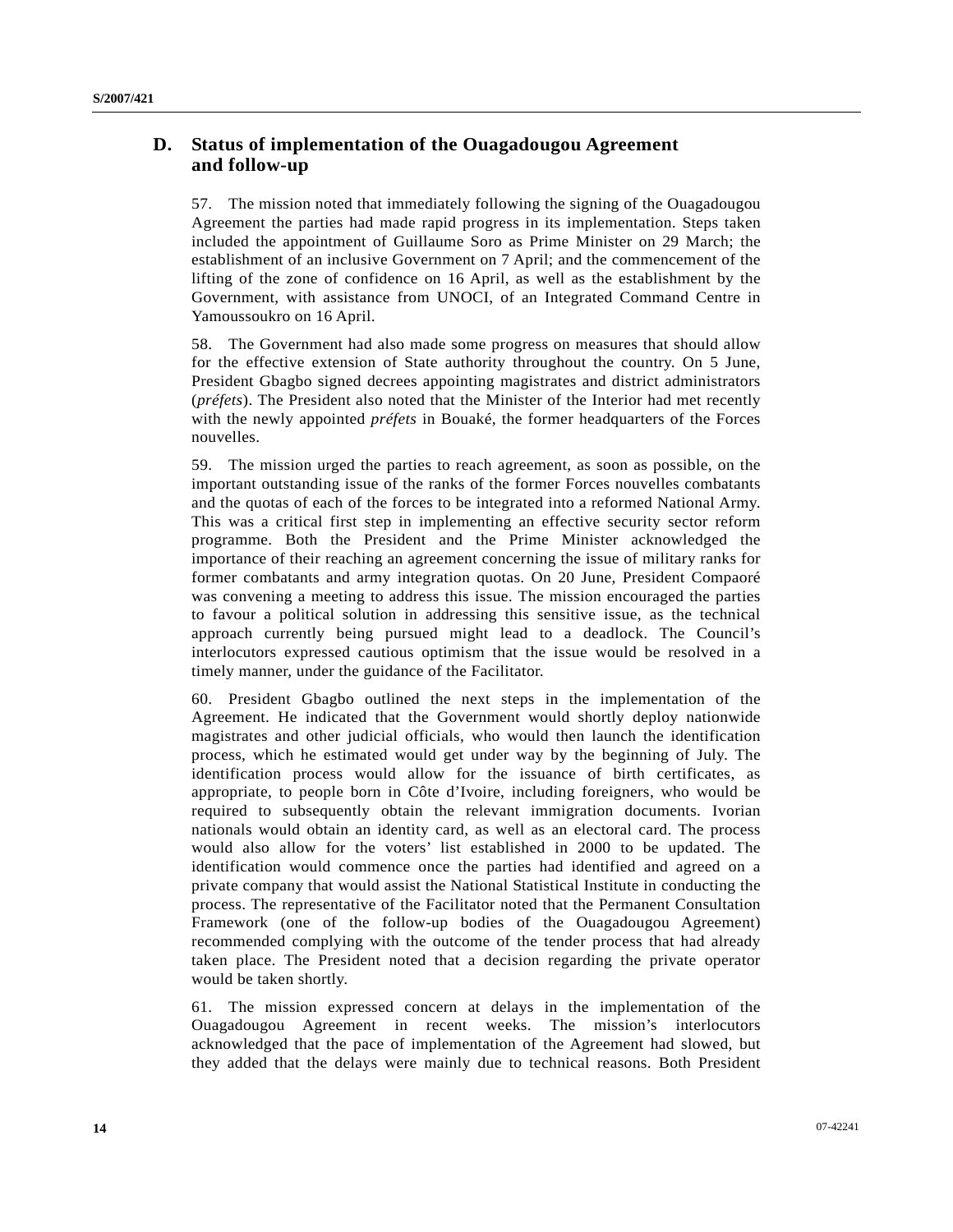Gbagbo and Prime Minister Soro noted that the negotiators of the Agreement had been optimistic in establishing the timelines for its implementation. The Prime Minister noted that he had informed the Facilitator that, in his view, the implementation of the Agreement faced a two-month delay at this stage. While acknowledging the need for rapid progress in implementing the Agreement, in particular the organization and conduct of the elections, the mission's interlocutors noted that some flexibility would be required with regard to the implementation timetable. The Prime Minister stressed that it was important to allow sufficient time for the parties to resolve sensitive outstanding matters through dialogue, including consensual agreements on each step of process. This, he noted, was essential in building confidence between the parties, safeguarding the current peace process and preventing a recurrence of conflict.

62. The mission stressed the need for effective follow-up to the Ouagadougou Agreement. The Foreign Minister of Burkina Faso recalled that the Agreement had established two follow-up bodies: the Permanent Consultation Framework and the Evaluation and Monitoring Committee, which provides a political framework for the parties to resolve sensitive issues. Both President Gbagbo and Prime Minister Soro welcomed the establishment of the Framework and the Committee, which would be useful in ensuring progress with the implementation of the Agreement. The Facilitator recommended also the establishment of an international follow-up mechanism, including the World Bank and the International Monetary Fund (IMF), that would help, in particular, to mobilize international support. The Facilitator would designate a representative in Abidjan to follow up on the peace process.

63. The mission reiterated its call on the Ivorian parties to adhere as closely as possible to the agreed timetable, while safeguarding the integrity of the process. This was essential in preserving the momentum of the Ouagadougou Agreement. The mission reaffirmed the Council's continued support for the peace process and indicated that it was expected that the mandate of UNOCI would be renewed shortly. Both President Gbagbo and Prime Minister Soro reaffirmed their commitment and determination to fully implementing the Agreement and successfully concluding the peace process through the holding of free, transparent and credible elections.

## **E. The electoral process and the United Nations role in certifying the elections**

64. The mission stressed the importance of ensuring the holding of free, open, equitable and transparent elections in a timely manner. The preparatory process should be credible and each stage should be certified. President Gbagbo concurred with the views of the mission. He stressed the need for certification and called for the United Nations to play a key role in ensuring the credibility of the elections, including the certification of each stage of the electoral process. He also called for the monitoring of the elections by as many electoral observers as possible. The President stressed that presidential elections would be open to all potential candidates. This was important in ensuring the credibility of the process and guaranteeing the long-term stability of the country. The Prime Minister indicated that he did not intend to run for the Presidency. Both the President and the Prime Minister called on the United Nations to maintain their presence in Côte d'Ivoire to accompany the peace process, and stressed that United Nations assistance would be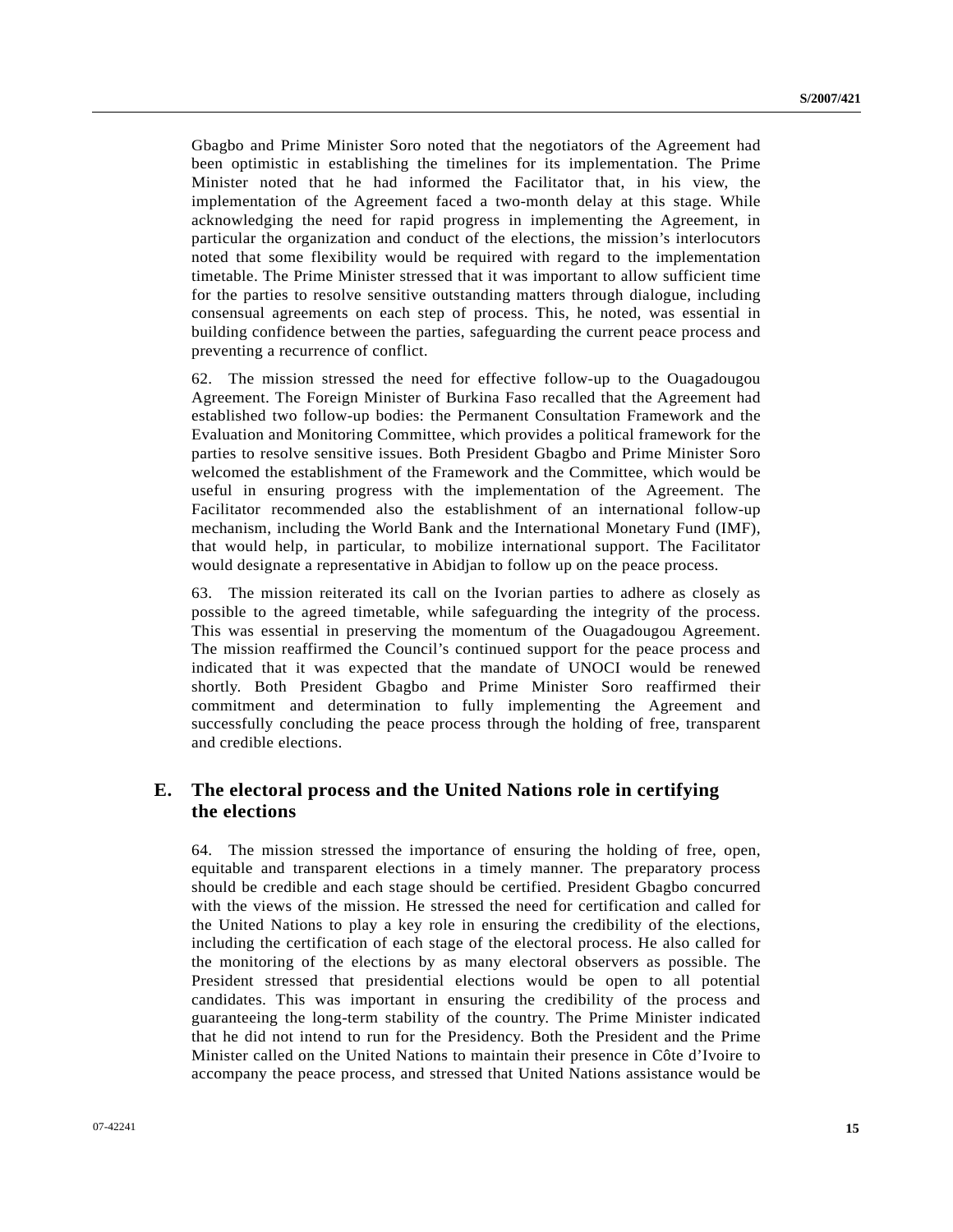particularly required in providing logistical, security and technical support for the elections.

65. With regard to the certification process, the Council's interlocutors, including the Foreign Minister of Burkina Faso, reaffirmed the agreement in principle of the signatories of the Ouagadougou Agreement that the tasks of a High Representative for the elections to certify the credibility of the elections should be carried out in the context of the upcoming elections. The Foreign Minister highlighted the fact that the certification process was essential in reassuring all of the Ivorian political actors that the electoral process would remain impartial and credible. He noted that the Facilitator had no objections regarding the proposed fusion of the role of the High Representative for the elections with that of the Special Representative of the Secretary-General. The Prime Minister encouraged the mission to seek the advice of the Facilitator concerning the appropriate institutional framework regarding the certification of the elections.

66. Several of the Council's interlocutors cautioned that the holding of the elections, currently scheduled for October 2007, might need to be postponed because of the delays in the peace process. All of the Council's interlocutors underlined the importance of ensuring the credibility of the electoral process, which was essential in ensuring the long-term stability and recovery of the country. President Gbagbo added that, with the completion of the electoral process, Côte d'Ivoire would have entered a new phase of governance, which would no longer require a United Nations peacekeeping presence.

## **F. Socio-economic and humanitarian situation**

67. The mission also expressed concern at the continuing humanitarian and socioeconomic crises in Côte d'Ivoire, including the grave human rights situation. The Council stressed the need for efforts to be made, particularly in ending impunity. There are still large numbers of internally displaced people throughout the country and the socio-economic situation, particularly in the western and northern areas, remains dire. Both President Gbagbo and Prime Minister Soro agreed that the socioeconomic situation required urgent attention.

68. The President said that the conflict had prevented Côte d'Ivoire from being governed effectively throughout the crisis. The Government had tried to ensure the regular payment of civil servants and the delivery of basic services to populations in the area under its control and to address human rights violations. The early holding of credible elections would allow an elected Government to focus on recovery efforts and the longer term socio-economic development of the country. In the meantime, the Government was taking measures to revive the economy and allow for the resumption of international economic assistance, including through World Bank and IMF programmes.

### **G. Recommendations to the Security Council**

69. In the light of the discussions between the members of the Security Council mission and its interlocutors and conclusions drawn from the various exchanges, the Council mission hereby recommends: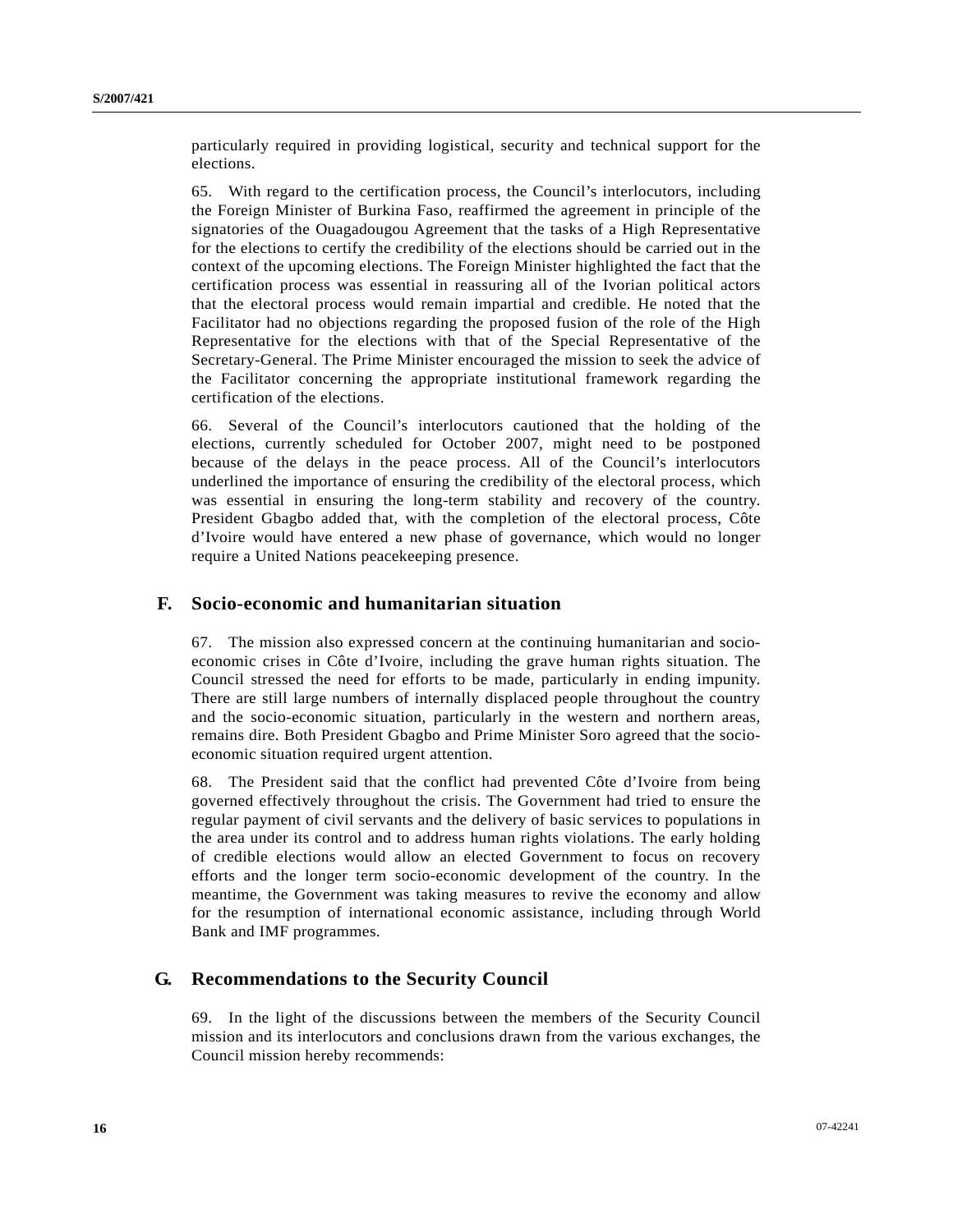(a) That the Security Council continue to support the full implementation of the Ouagadougou Agreement and the role of the Facilitator;

 (b) That the Security Council, taking full account of the advice of the Facilitator, follow up on the recent recommendations of the Secretary-General on the mandate of UNOCI and the United Nations support for the Ouagadougou Agreement process;

 (c) That the Secretary-General appoint a new Special Representative and head of UNOCI expeditiously. The mission also wishes to express its acknowledgements to Abou Moussa for his activity and dedication as acting Special Representative;

 (d) That the Security Council carefully examine the request for a partial lifting of the arms embargo regime — and that the Committee established pursuant to resolution 1572 (2004), should it be seized with a request for exemption, carefully examine such a request — in order to contribute to the peace process, taking into account the peaceful implementation of the Ouagadougou Agreement.

## **IV. Democratic Republic of the Congo**

## **A. Background and context**

70. Prior to visiting Kinshasa on 20 June, the mission discussed the situation in the Democratic Republic of the Congo with African Union officials in Addis Ababa. During the discussions, the mission noted the tremendous ongoing effort of the international community to help the Democratic Republic of the Congo achieve sustainable peace and reconciliation. It intended to commend the Congolese people for the conduct of successful elections and for establishing new governing institutions. It would call on the Government and the opposition to work responsibly together, in accordance with the Constitution. The mission noted that United Nations and African Union support was required to consolidate national reconciliation, and that the United Nations Organization Mission in the Democratic Republic of the Congo (MONUC) would continue to support national efforts to stabilize the east of the country.

71. The mission said that reform of the Congolese security sector, the establishment of integrated brigades and the completion of the disarmament, demobilization and reintegration of Congolese militias and disarmament, demobilization, repatriation, resettlement and reintegration of the ex-FAR/Interahamwe were critical. With regard to security sector reform, immediate priorities included strengthening command and control, training, enhancing national capacity and responsibility for administration and the effective payment of soldiers.

72. The Chairperson of the African Union Commission cautioned that the progress achieved by the Democratic Republic of the Congo was fragile and would require continued political monitoring, and that the African Union was ready to play an increased role in this regard. The African Union Peace and Security Council noted that the events of March 2007 illustrated the need for continuing international support to the consolidation of peace and democracy, the rule of law, and postconflict reconstruction and development. It therefore urged the United Nations and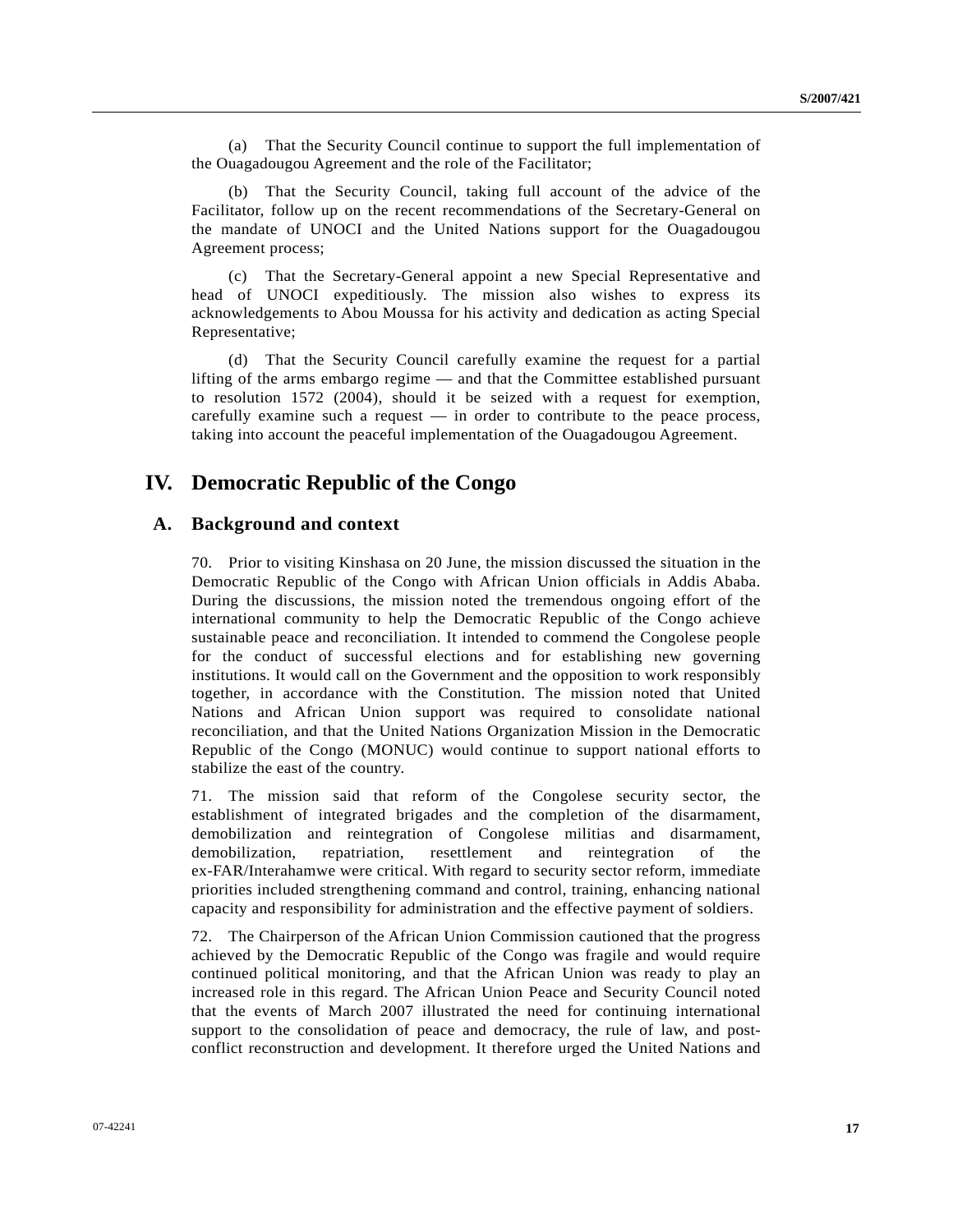partners to demonstrate vigilance and cohesion in support of the peace process. In that regard, it highlighted the need for a continued MONUC presence.

73. The Peace and Security Council also expressed concern about the presence of foreign armed groups such as the Forces démocratiques de libération du Rwanda (FDLR) and the Lord's Resistance Army in the eastern Democratic Republic of the Congo and appealed for the capacity of MONUC to address this threat in the region to be enhanced. The mission emphasized that MONUC had a strong mandate to support the Congolese Army in dealing with threats in the eastern Democratic Republic of the Congo and that therefore the integration of the Army was of crucial importance in this regard. Ultimately, however, the security situation could be addressed only by taking into account its political and regional dimensions.

74. In Accra, President John A. Kufuor commended the United Nations Security Council for its support for the peace and stabilization process in the Democratic Republic of the Congo, and stressed that the Government should continue efforts for reconciliation and restoration of the authority of the State throughout the territory in the post-transition period. Where peace processes and post-conflict situations are still being consolidated, the Security Council should make an effort to ensure the effectiveness of both African Union and United Nations engagement, and to help maintain sustained international support for peacebuilding and post-conflict reconstruction.

75. In Kinshasa, the mission, led by the Permanent Representative of France to the United Nations, Ambassador Jean-Marc de La Sablière, met with the President, Joseph Kabila, and separately with the acting Prime Minister and State Minister for Agriculture, Nzanga Mobutu, and several Government Ministers, including the Minister for Foreign Affairs, Mbusa Nyamwisi, the Minister of the Interior, Denis Kalume, the Minister of Defence, Chikez Diemu, and the Minister of Planning, Olivier Kamitatu. The mission also met with the President of the Senate, Léon Kengo Wa Dondo, and Senate political groups, as well as with the President of the National Assembly, Vital Kamerhe, and the Assembly's Conference of Presidents, including members of the parliamentary opposition.

76. The mission members also participated in separate thematic meetings concerning the situation in North and South Kivu Provinces and security sector reform. Several officials of North and South Kivu, including the Provincial Governors and the Presidents of the Provincial Assemblies, as well as representatives of local civil society, participated in the meeting. The Ministers of Defence and the Interior and the Inspector General of the Congolese National Police, General John Numbi, participated in the meeting on security sector reform, together with members of the international community based in Kinshasa.

77. The mission was briefed by the senior leadership of MONUC, including the Special Representative of the Secretary-General for the Democratic Republic of the Congo, William Lacy Swing.

## **B. Details**

78. The eighth visit by a Security Council mission to the Democratic Republic of the Congo took place in a political context marked by the successful conduct of national elections in 2006, the first democratic, national elections held in 40 years,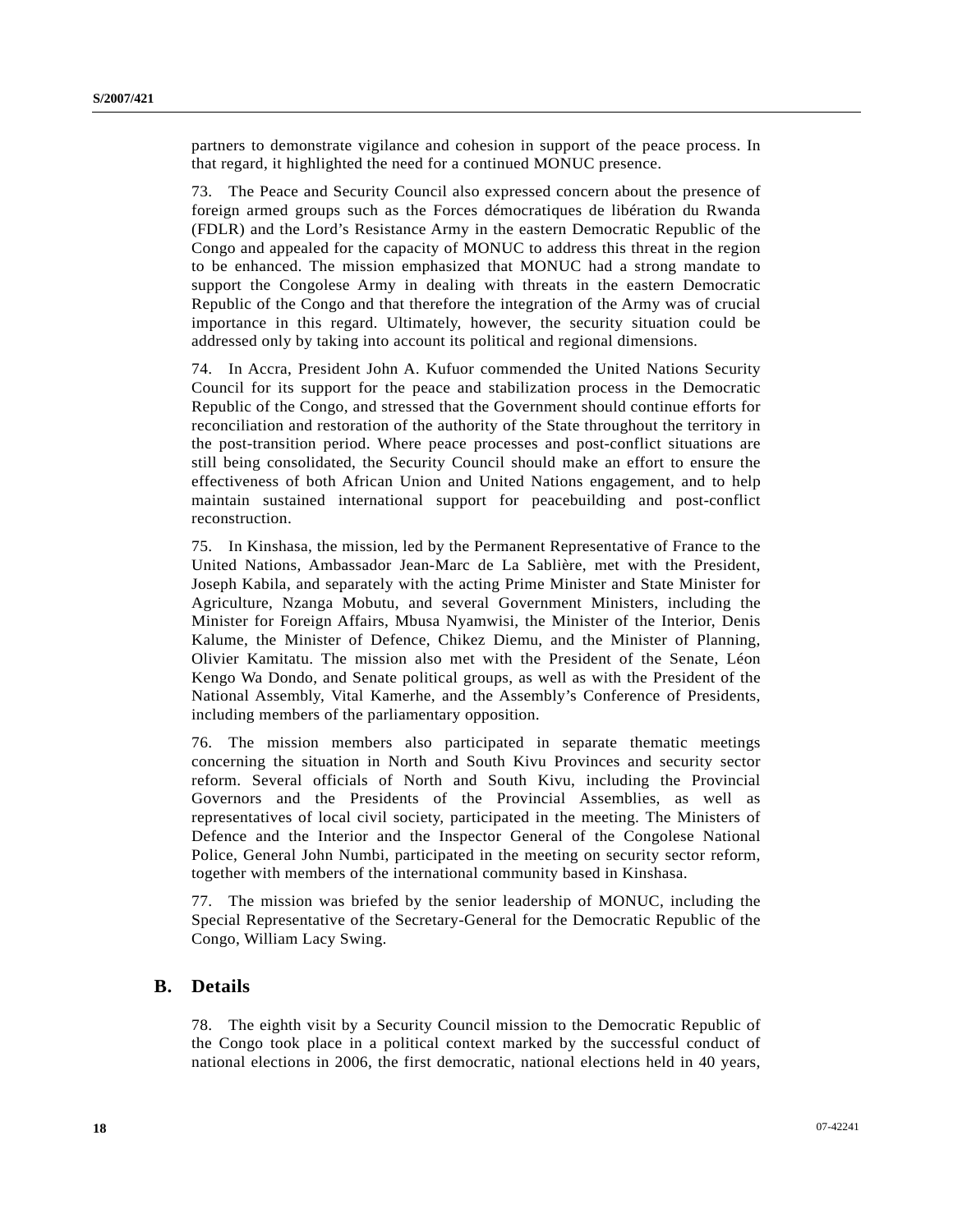and the inauguration on 6 December 2006 of President Joseph Kabila. A former presidential candidate, Antoine Gizenga, was appointed as Prime Minister on 30 December 2006 and a coalition Government was appointed on 5 February. The Prime Minister presented the programme of his Government to the National Assembly on 22 February.

79. The period immediately following the establishment of the newly elected institutions, including the National Assembly and Senate, was marked by violent clashes between Government security forces and political opposition groups in Bas-Congo in February, and subsequently between security forces and armed members of Senator Jean-Pierre Bemba's guard in Kinshasa.

80. At the same time, the security situation in North and South Kivu Provinces in the eastern Democratic Republic of the Congo have deteriorated sharply, as a result of a Government-negotiated solution to a military impasse following its unsuccessful attempt to neutralize the forces of the renegade commander, Laurent Nkunda. The Government solution, which allowed for the nominal integration or *mixage* of the insurgent troops with units of the Forces armées de la République démocratique du Congo (FARDC), has resulted in increasing the military influence of Nkunda in the region. The newly established mixed units subsequently launched offensive operations against FDLR with disastrous humanitarian consequences, including the displacement of more than 100,000 persons. The operations have also provoked a sharp increase in ethnic tensions and human rights violations in the region.

81. The Kinshasa violence and subsequent developments in the Kivus have highlighted the urgent need for progress concerning security sector reform, including the completion of the military integration process of all forces and the nationwide implementation of a comprehensive disarmament, demobilization and reinsertion programme, as well as the reform of the Congolese National Police with a view to ensuring the gradual handover of national, internal security functions from the military to the police.

82. Meanwhile, the Democratic Republic of the Congo continues to face many socio-economic challenges, including a grave humanitarian crisis and the need for the Government to meet legitimate public expectations for the delivery of peace dividends. Progress in addressing these issues would also depend on the implementation of governance reforms, including the Governance Contract, and the holding of local elections.

## **C. Consolidation of democratic reforms**

83. The mission congratulated the Congolese people and authorities on the successful completion of the electoral process and noted that the country had regained its sovereignty after many years of conflict. It was noted, however, that many challenges remained, including the consolidation of democratic reforms and the opening of political space for the development of a legitimate, constructive and peaceful opposition. The mission encouraged President Kabila to personally engage with opposition members in order to build confidence in the political process and avert violent incidents. The President said that his relationship with the opposition was "good" and added that he was open to further dialogue with the opposition, as it was important to create a "political climate conducive to nation-building". He,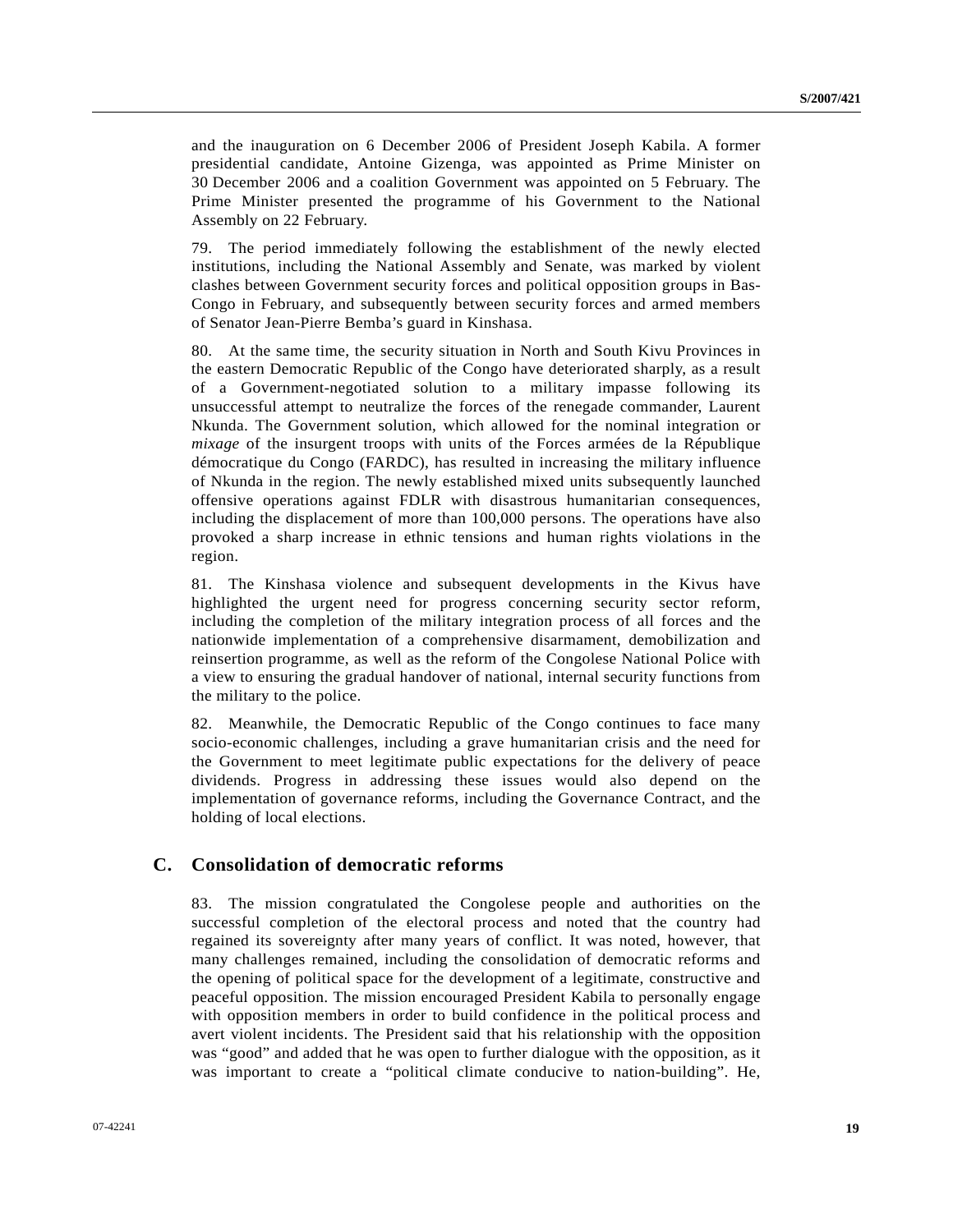however, emphasized that opposition parties conversely had an obligation to abide by the rule of law.

84. The mission noted the vital role that the National Assembly and Senate had been playing in defusing political tensions and building confidence between members of the opposition and the ruling Alliance pour la majorité presidentielle (AMP) coalition. In this regard, members of the parliamentary opposition recognized that the political climate had improved in recent weeks. It was acknowledged that "a new wind of democracy" had spread in the parliamentary institutions. Some concerns, however, remained, including the need to find a political solution concerning the future of Senator Bemba. The mission was informed that the Senate had extended Senator Bemba's authorization to remain outside of the Democratic Republic of the Congo for medical reasons until the end of July. The President of the Senate stressed the need for a political rather than a judicial solution to be found concerning Bemba's future.

85. Members of the opposition also pleaded for a direct dialogue between the opposition and the President, which they felt was essential in restoring confidence between opposition parties and AMP. The Government also needed to fully respect the human rights of opposition members and their supporters.

86. The mission stressed the importance of continued support and capacitybuilding for the National Assembly and Senate. The President of the National Assembly highlighted the Parliament's commitment to implementing democratic and governance reforms. He noted that opposition parties presided over two of the National Assembly's important commissions, including the Political and Legal Commission. On 14 June, the National Assembly had adopted a Law on the Status of the Opposition. Furthermore, the National Assembly was committed to exercising its oversight functions regarding the Government. It was noted that Parliamentarians had closely examined the Government programme and budget and would address the issue of decentralization, including the adoption of a Law on Decentralization, during the current parliamentary session. The Parliament had also launched investigations into the Bas-Congo and Kinshasa violence and had elaborated proposals concerning a way forward to improve the situation in the Kivus.

87. With regard to the holding of local elections, the mission noted that the Government had taken some initial steps in preparing a road map and indicative budget for their conduct. The Government expected to hold the local elections, with United Nations and donor assistance, by September 2008.

## **D. The situation in the Kivus**

88. All of the mission's interlocutors expressed their grave concern at the recent deterioration in the political and security situation in the Kivus. President Kabila noted that the crisis was political, military and also criminal. The Government had hoped that following the elections the disarmament of all of the local armed groups would take place, as was under way in Ituri District, where the security situation had dramatically improved. In the Kivus, however, local armed groups, including the supporters of Nkunda and the Mayi-Mayi, as well as foreign armed groups, such as FDLR, continued to destabilize the region and commit atrocities against local populations.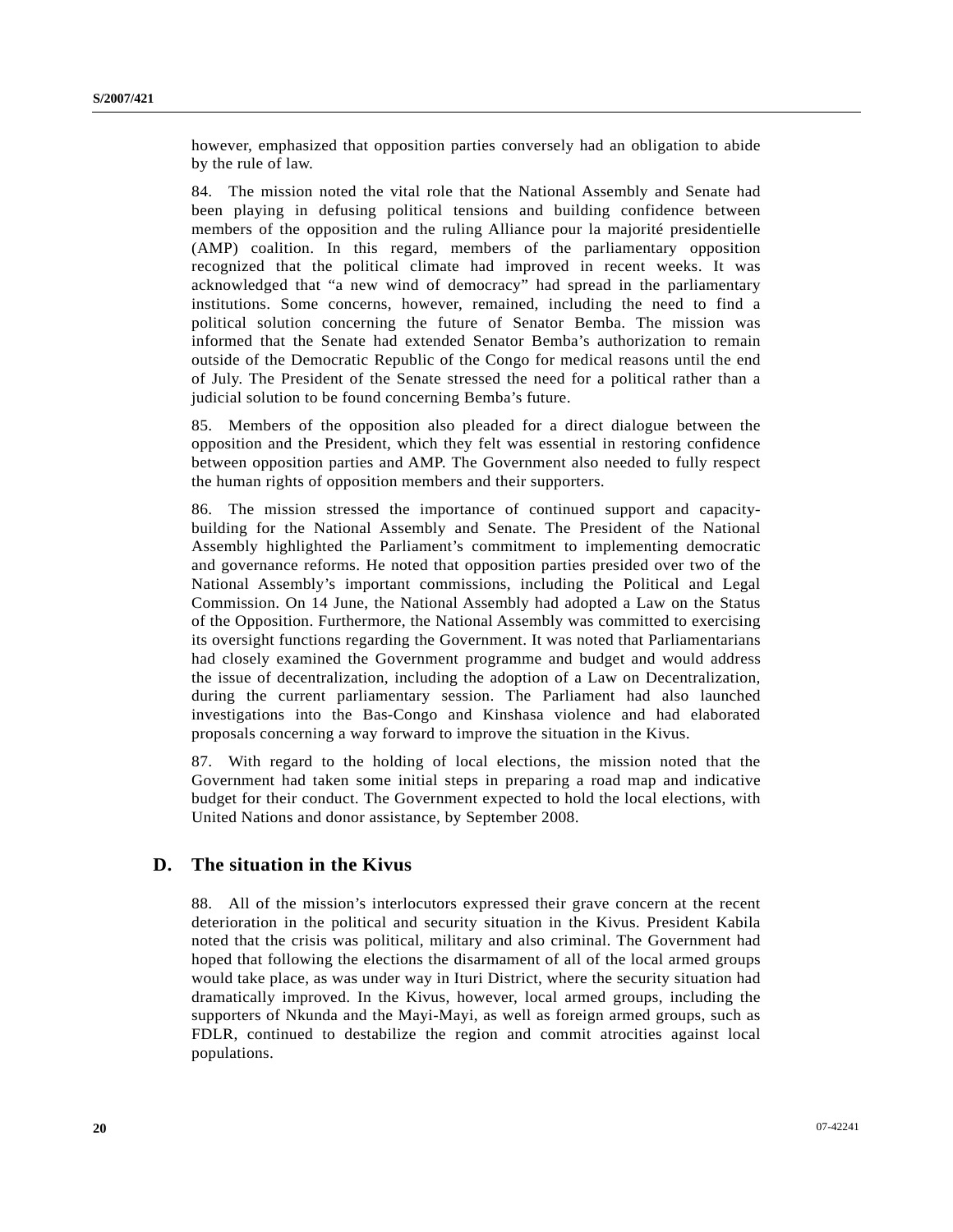89. President Kabila and the Government Ministers underlined their commitment to rapidly finding a solution to the situation in the Kivus. The Government was determined to facilitate, as soon as possible, a round table including representatives from different communities in the Kivus, which, it was hoped, would allow local communities to arrive at a lasting solution to the conflict in the area. Some of the mission's interlocutors among the Kivu representatives expressed reservations concerning the proposed round table. In their view the situation in the Kivus could be resolved only with the cooperation of neighbouring countries. Meanwhile, the Senate felt that the holding of an inter-institutional meeting, including the Government and its military leadership and Senate and National Assembly members, would be useful in ensuring a concerted and unified Government approach regarding the situation in the Kivus.

90. According to President Kabila — and this view was echoed at other levels of the Government — political and diplomatic efforts would be required to address the issue of the approximately 6,000 FDLR elements that remained in the Democratic Republic of the Congo, many of whom had established close ties with local communities in the area. President Kabila added, however, that a military solution to addressing the issue of the armed groups in the Kivus, including local armed groups, should not be ruled out, as those groups continued to commit human rights violations against local populations, including acts of sexual violence. At the same time, Rwanda should be encouraged to take additional steps to establish conditions conducive to the return of FDLR elements. The same view was expressed by the President of the Senate during the meeting of the mission in the Senate. The President also recognized that elements of FARDC continued to violate human rights and pledged to continue taking measures aimed at ending impunity in that regard, at every level of the hierarchy.

91. The mission urged its interlocutors to rapidly adopt a clear strategy focusing on political and diplomatic means to put an end to the conflict in the Kivus and address the long-standing root causes of the conflict, including inter-ethnic tensions, land, security and economic grievances and the regional dimension. The mission underlined the need to give priority to a political approach and to avoid military attempts to settle the conflict. It recognized that the relations with Rwanda were a critical factor in resolving the issue and also stressed the need for the Government to adequately communicate its intentions regarding the Kivus and other policy matters to the Congolese people and the international community. The mission stated the readiness of the Security Council and MONUC to help the authorities in elaborating such a global strategy.

### **E. Regional relations**

92. President Kabila noted that the relationship of the Democratic Republic of the Congo with the nine neighbouring countries was "good". He added that the country's relationship with Rwanda had improved but further progress was needed. Several initiatives had been helpful in strengthening prospects for the normalization of the bilateral relationship with Rwanda, including the relaunching of the Communauté economique des pays des Grands Lacs and the signing of the Pact on Security, Stability and Development in the Great Lakes Region. The mission encouraged its interlocutors, in particular President Kabila, to make additional efforts towards the normalization of the bilateral relationship with Rwanda,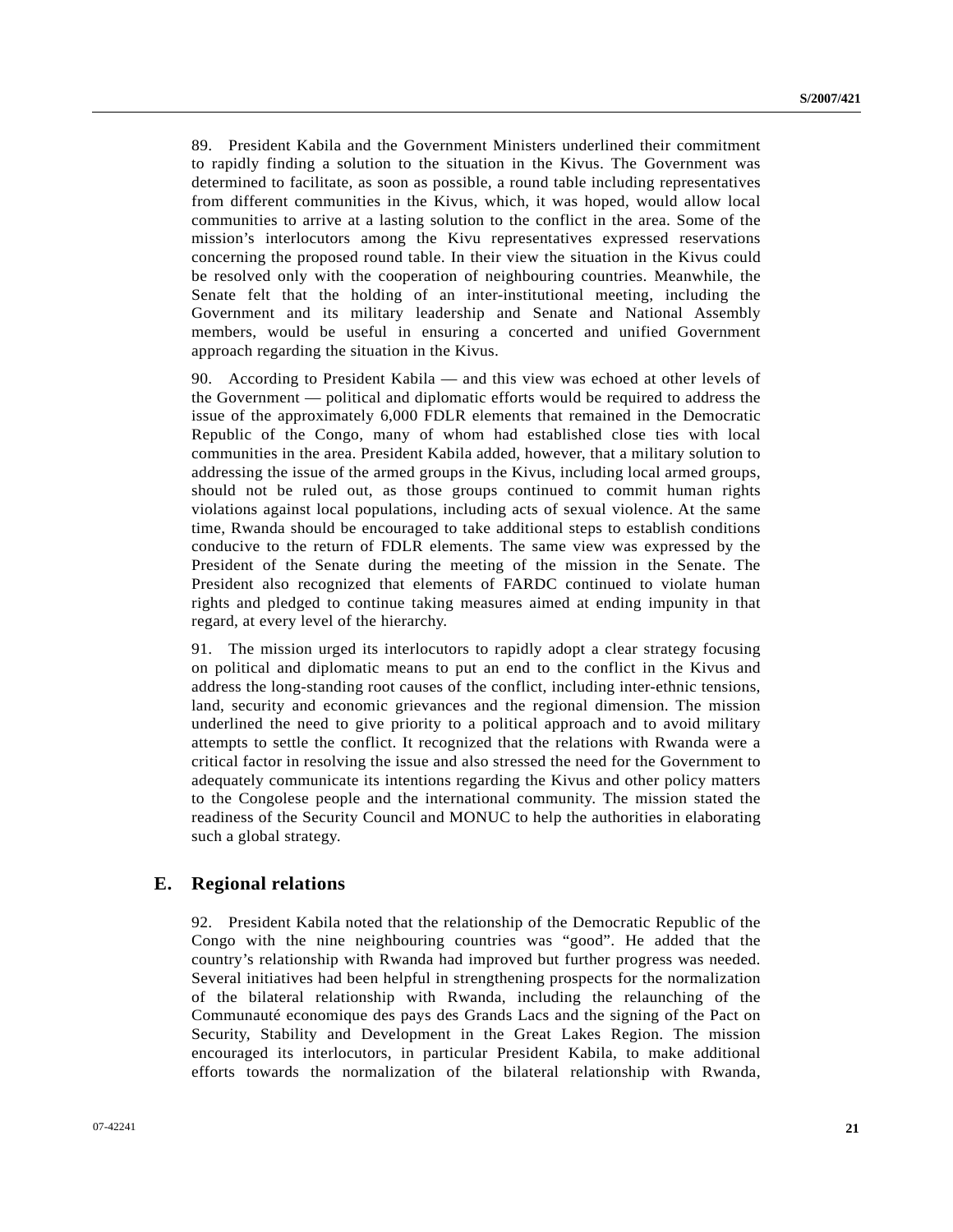including through an exchange of Ambassadors. The Democratic Republic of the Congo has already opened an office in Uganda.

93. The President agreed in principle on the need for the normalization of the bilateral relationship between the Democratic Republic of the Congo and Rwanda. A number of critical issues would, however, need to be addressed before the two countries could exchange Ambassadors, including finding a solution to the Nkunda and FDLR problems. In the meantime, the Democratic Republic of the Congo would organize the next summit of the Great Lakes Conference in Kinshasa and President Kabila looked forward to receiving President Kagame and President Museveni in the country on that occasion.

## **F. Security sector reform**

94. The Government stressed the importance of national ownership of the security sector reform process. The Government had established a strategy regarding a future Congolese Army. In the light of its current financial and operational constraints, including the lack of training of a large number of soldiers, the Government had decided to prioritize the training of two or three well-trained and equipped elite brigades, which would focus on addressing the country's security concerns. The remainder of the armed forces would be constituted into a "development army" that would participate in the reconstruction of the country, including major infrastructure rehabilitation and agricultural projects. The Government's plan, including an assessment of specific needs, would be shared with donors in September for their support. The Minister of Defence also noted that improving civil-military relations was a key priority.

95. In the meantime, the Government would organize in July a round table, including its international partners, aimed at establishing a critical path towards the completion of the disarmament, demobilization and reintegration and army integration processes, including the reform of the National Commission on Disarmament, Demobilization and Reintegration. The mission clearly stressed that priority should be given to the issue of army integration. The mission noted that more progress had been achieved in the police reform process, which had now to be consolidated. The Government and its international partners had finalized a comprehensive package for long-term police reform, including a reform plan and a draft legal framework. It is expected that the reform plan and draft laws on police reform would be adopted shortly by the Government and subsequently by the National Assembly.

96. The Government also sought clarification regarding the provisions of the arms embargo established by Security Council resolution 1533 (2004). The mission explained that the embargo regime did not apply to integrated FARDC or to integrated Congolese police units. It also took note of the Government's efforts to strengthen the justice system.

### **G. Socio-economic situation**

97. The mission expressed concern at the socio-economic situation in the Democratic Republic of the Congo, including the slow delivery of peace dividends for the population following the elections. The President and Government noted that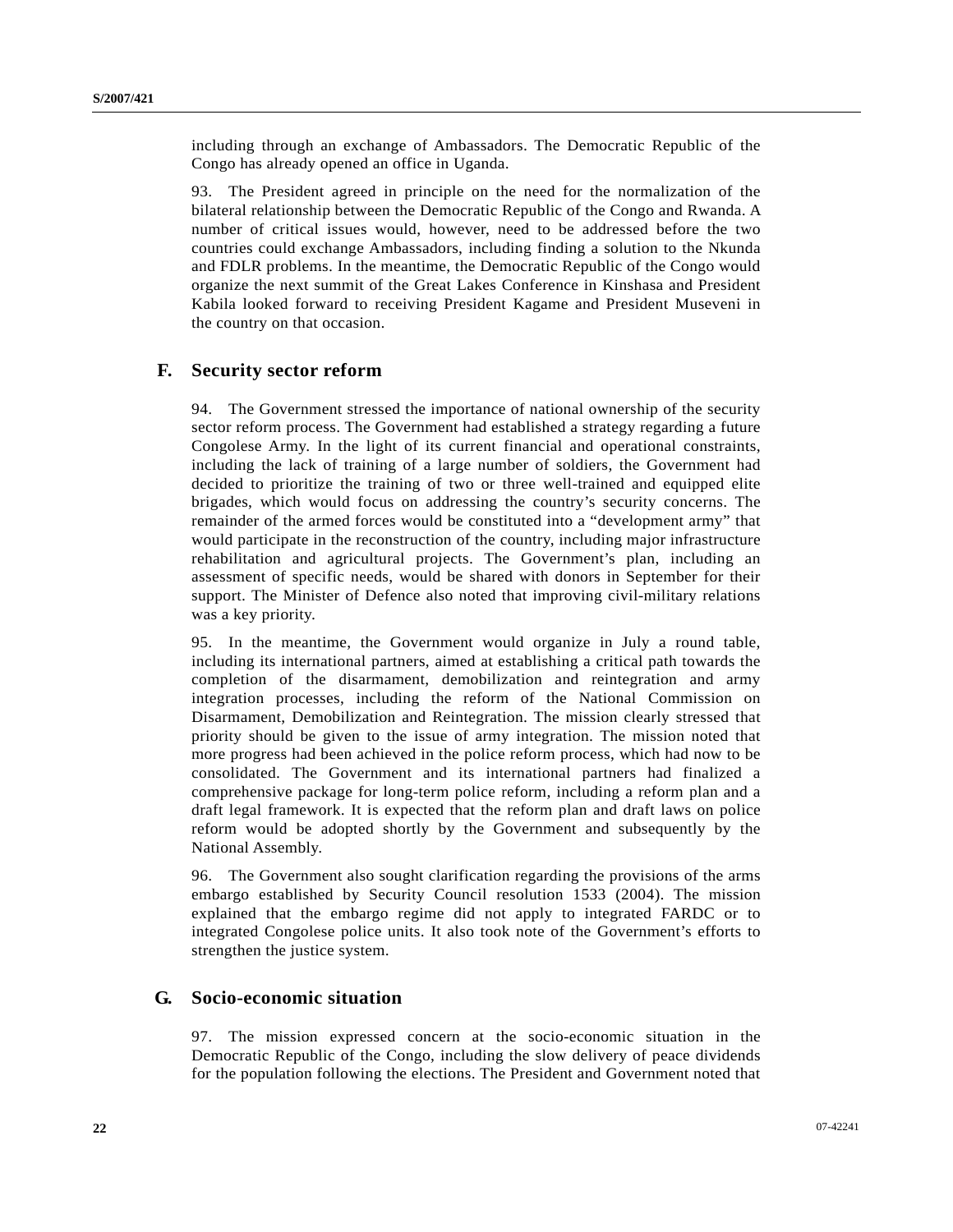the Government had established a budget, which in their view would allow the Government to address only the priority tasks outlined in its programme. The lack of resources and the heavy debt-servicing requirements prevented the Government from implementing a more ambitious socio-economic programme. The Government was, however, taking steps to improve macroeconomic indicators and create a climate conducive to private investment, including tackling corruption, reviewing mining contracts and establishing legal frameworks for the exploitation of natural resources.

#### **H. Support of the international community**

98. The mission sought the views of the Congolese leadership on how best the international community could continue providing support to the Democratic Republic of the Congo in the new post-electoral context, including through an arrangement for regular consultations promoting a political dialogue. It was noted that a new form of partnership was required, based on the respect of the international community for the country's "recaptured" sovereignty. The international community should remain mindful of and respect and promote Congolese ownership in charting the country's path towards recovery and political stability. The President said that he was receptive to holding a continued dialogue with the international community, which should be conducted directly with the relevant Congolese institutions. Whether this dialogue should take place in a structured way or in a formal way was a technical issue that could be settled easily. It was important not to return to the formula of the International Committee in Support of the Transition. It was also important for MONUC to adapt its approach and posture to the new reality. The President hoped that the focus of the international community on other crises in Africa and elsewhere in the world would not erode support for the Democratic Republic of the Congo. He added that the Democratic Republic of the Congo "needs the support of the international community", including a continued United Nations peacekeeping presence for at least another 24 months.

### **I. Recommendations to the Security Council**

99. While reaffirming the relevance of the elements contained in its terms of reference, the mission recommends the following:

 (a) That the Government of the Democratic Republic of the Congo seeks a solution to the crisis in the Kivus through political and diplomatic means. The mission also stresses that the *mixage* experiment in North Kivu should be terminated and replaced with a real *brassage*, consistent with the principles of the integration of FARDC;

 (b) That the Governments of the Democratic Republic of the Congo and Rwanda continue to strive to improve their diplomatic relations;

 (c) That the Congolese authorities carry out the reform of the security sector as a matter of priority, with a view to consolidating the achievements of the reform of the police, completing the integration of all Army units, while completing also the disarmament, demobilization and reintegration process;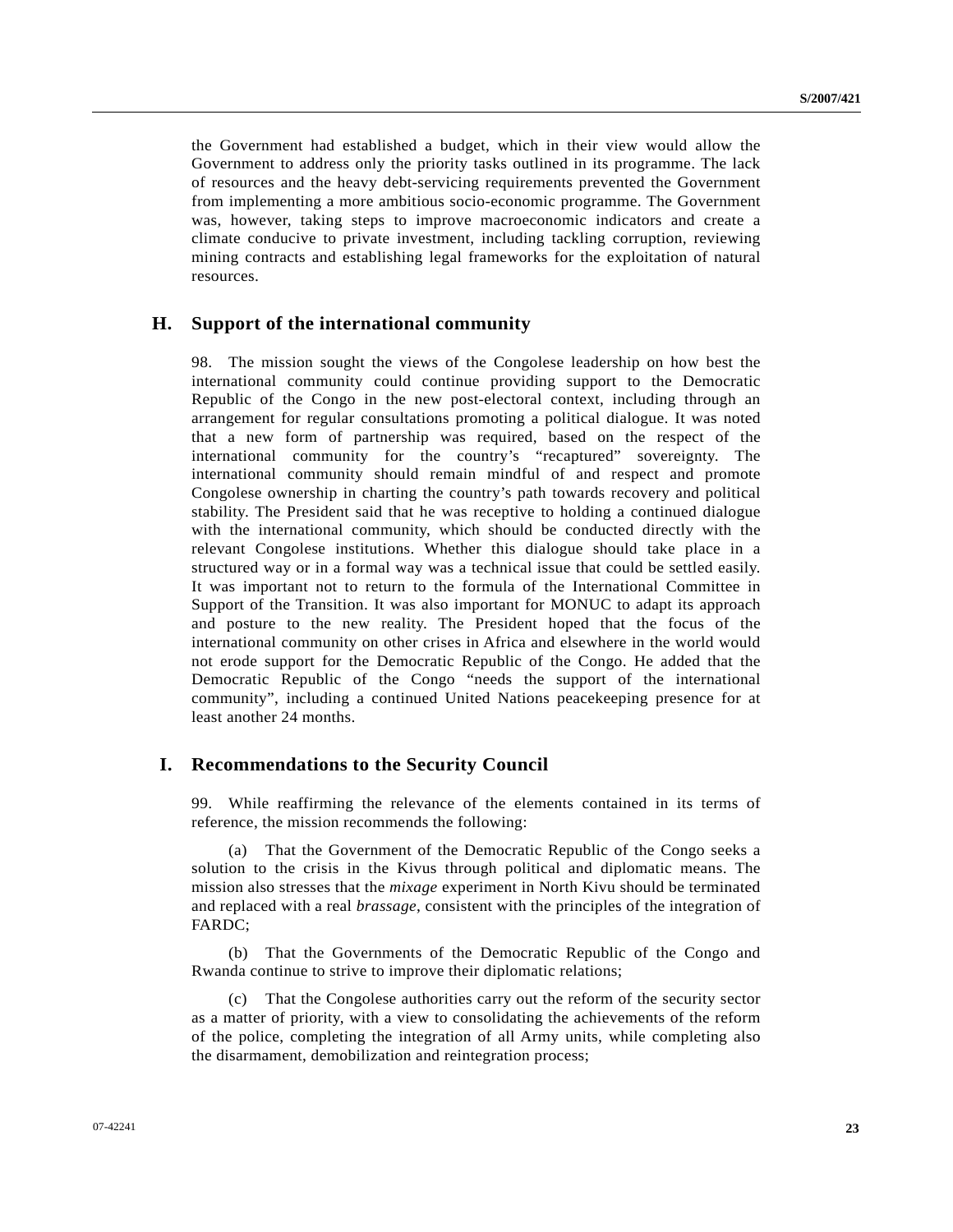(d) That the international partners of the Democratic Republic of the Congo organize and coordinate their support for security sector reform so as to maximize its efficiency;

 (e) That the Congolese authorities and their main international partners organize themselves so as to make possible a continuing political dialogue.

## **V. Conclusion**

100. The members of the Security Council mission to Africa wish to acknowledge their appreciation for the opportunity to exchange views with their African partners on a variety of issues that come before the Security Council. They found the discussions to be very constructive and useful. Finally, on behalf of the Security Council, Ambassadors Kumalo, Jones Parry, Voto-Bernales and de La Sablière, in their respective capacity as leaders of segments of the mission, would like to collectively place on record their gratitude to their various host Governments and other interlocutors for their hospitality, support and time. They would also like to pay tribute to their Council colleagues for their proactive participation and for contributing to the successful outcome of the mission. Finally, they wish to express their appreciation to the Secretariat for all its support.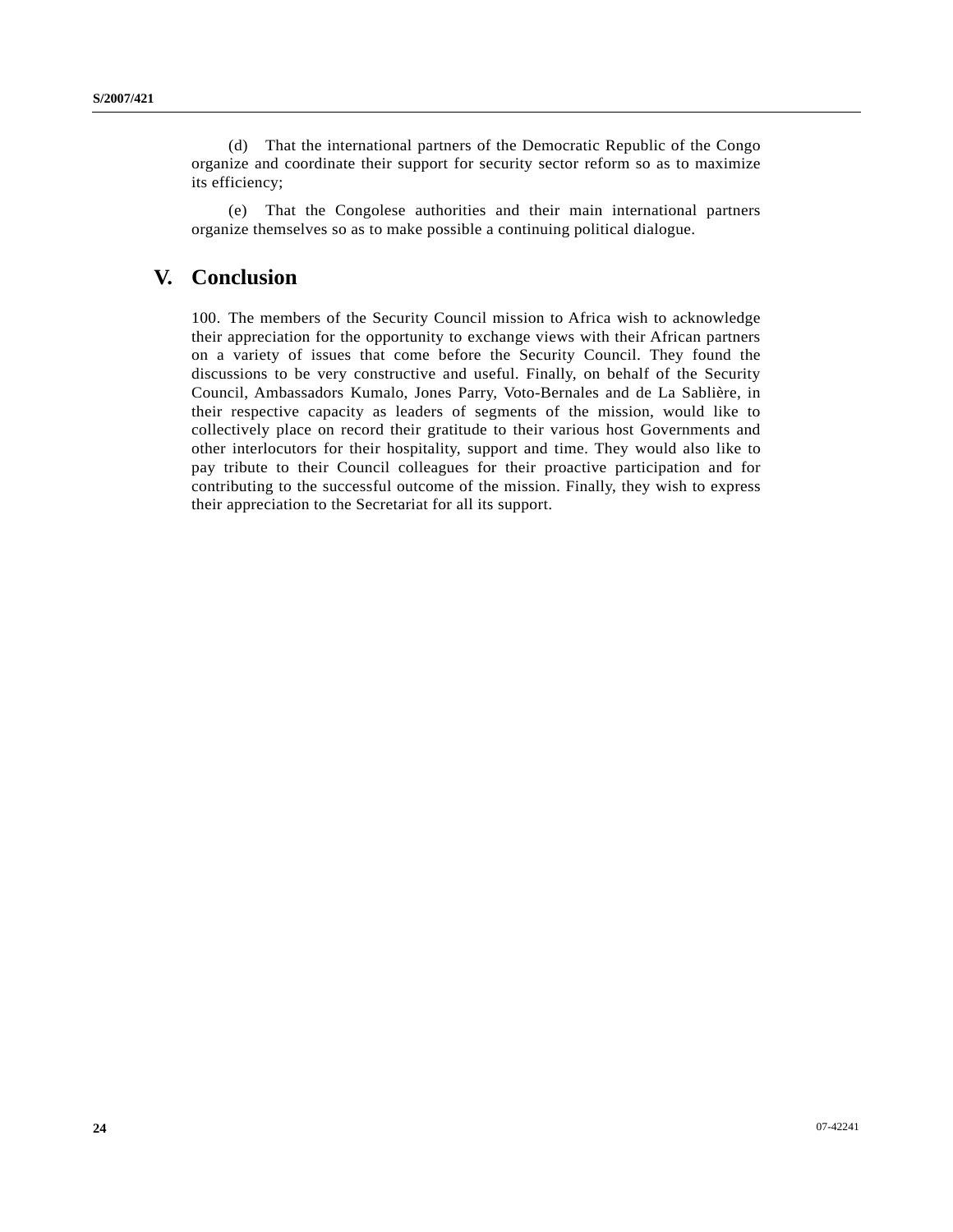## **Annex I**

## **Composition and terms of reference of the mission**

#### **Composition of the mission**

Ambassador Olivier Belle (Belgium) Ambassador Wang Guangya (China) Mr. Lazare Makayat-Safouesse (Congo) Ambassador Jean-Marc de La Sablière (France) Ambassador Leslie Christian (Ghana) Mr. Rachmat Budiman (Indonesia) Ambassador Aldo Mantovani (Italy) Ambassador Alfredo Suescum (Panama) Ambassador Jorge Voto-Bernales (Peru) Mr. Tariq Ali Faraj H. Al-Ansari (Qatar) Ambassador Konstantin Dolgov (Russian Federation) Ambassador Peter Burian (Slovakia) Ambassador Dumisani Kumalo (South Africa) Ambassador Emyr Jones Parry (United Kingdom)<sup>a</sup> Ambassador Zalmay Khalilzad (United States)<sup>b</sup>

## **Terms of reference**

## **Mission to Addis Ababa and Accra**

#### **Led by Ambassador Emyr Jones Parry (United Kingdom) and Ambassador Dumisani Kumalo (South Africa)**

1. Exchange of views on how best to maximize the relationship between the United Nations Security Council and regional organizations, in particular the African Union, including in respect of Chapter VIII of the Charter of the United Nations.

2. Discuss mechanisms for elaborating closer ties in the fields of conflict prevention, mediation and good offices, peacekeeping and post-conflict reconstruction, including peacebuilding, and identify areas where particular focus is needed to make further progress.

<sup>&</sup>lt;sup>a</sup> Addis Ababa, Khartoum and Accra only. Mr. Michael Hoare will represent the United Kingdom

on the Abidjan and Kinshasa legs of the mission.<br><sup>b</sup> Addis Ababa, Khartoum and Accra only. Mr. William Brencick will represent the United States on the Abidjan and Kinshasa legs of the mission.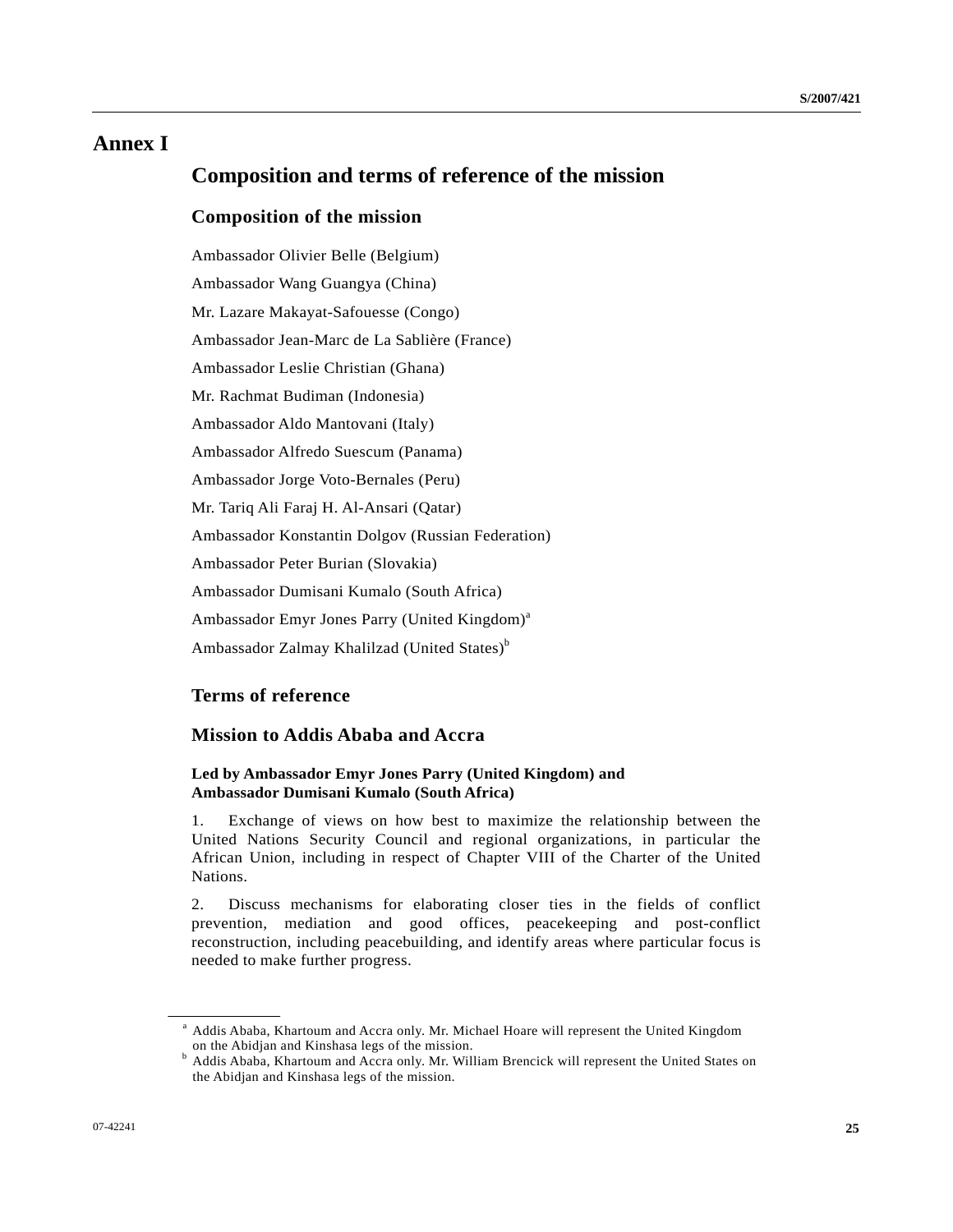3. Discuss ways and means of supporting and improving in a sustained way the resource base and capacity of the peace and security architecture of the African Union.

4. Exchange of views on wider African situations of interest to both the United Nations Security Council and the African Union Peace and Security Council, welcoming enhanced cooperation between the United Nations and the African Union on issues including, but not limited to:

- The Sudan: facilitation of the implementation of the phased approach to peacekeeping, including the deployment of the African Union/United Nations hybrid operation
- Somalia: national reconciliation process; the African Union Mission to Somalia — progress and challenges; future role of the United Nations
- Chad/Central African Republic: prospects for deployment of a United Nations mission
- Côte d'Ivoire: political transition, including elections
- Democratic Republic of the Congo: post-election progress and challenges
- Ethiopia-Eritrea: implementation of the decision of the Eritrea-Ethiopia Boundary Commission
- Great Lakes (Lord's Resistance Army): the threat from the Lord's Resistance Army and ongoing efforts to resolve this problem.

5. Commend the efforts of the African Union to achieve lasting peace in Africa, and consider how best to develop closer relations between the United Nations and the African Union, in line with the 10-year plan for capacity-building with the African Union.

### **Mission to the Sudan**

#### **Led by Ambassador Emyr Jones Parry (United Kingdom) and Ambassador Dumisani Kumalo (South Africa)**

1. To reaffirm the Security Council's commitment to the sovereignty, unity and territorial integrity of the Sudan and the international community's determination to help the Sudan achieve a peaceful and prosperous development, and to review the implementation of the Comprehensive Peace Agreement.

2. To encourage the Government of the Sudan and the non-signatory parties to engage constructively in the Darfur peace process with a view to finding lasting peace in the Sudan, in particular support for the forthcoming talks to be convened by the United Nations and African Union special envoys on Darfur.

3. To encourage the efforts of the African Union, the United Nations in consultation with the Government of the Sudan to achieve without delay full agreement on and full implementation of the Addis Ababa Outcome that provided for a re-energized political process, a strengthened ceasefire and a three-phase approach to peacekeeping: the light support package (phase I), the heavy support package (phase II) and the hybrid operation (phase III).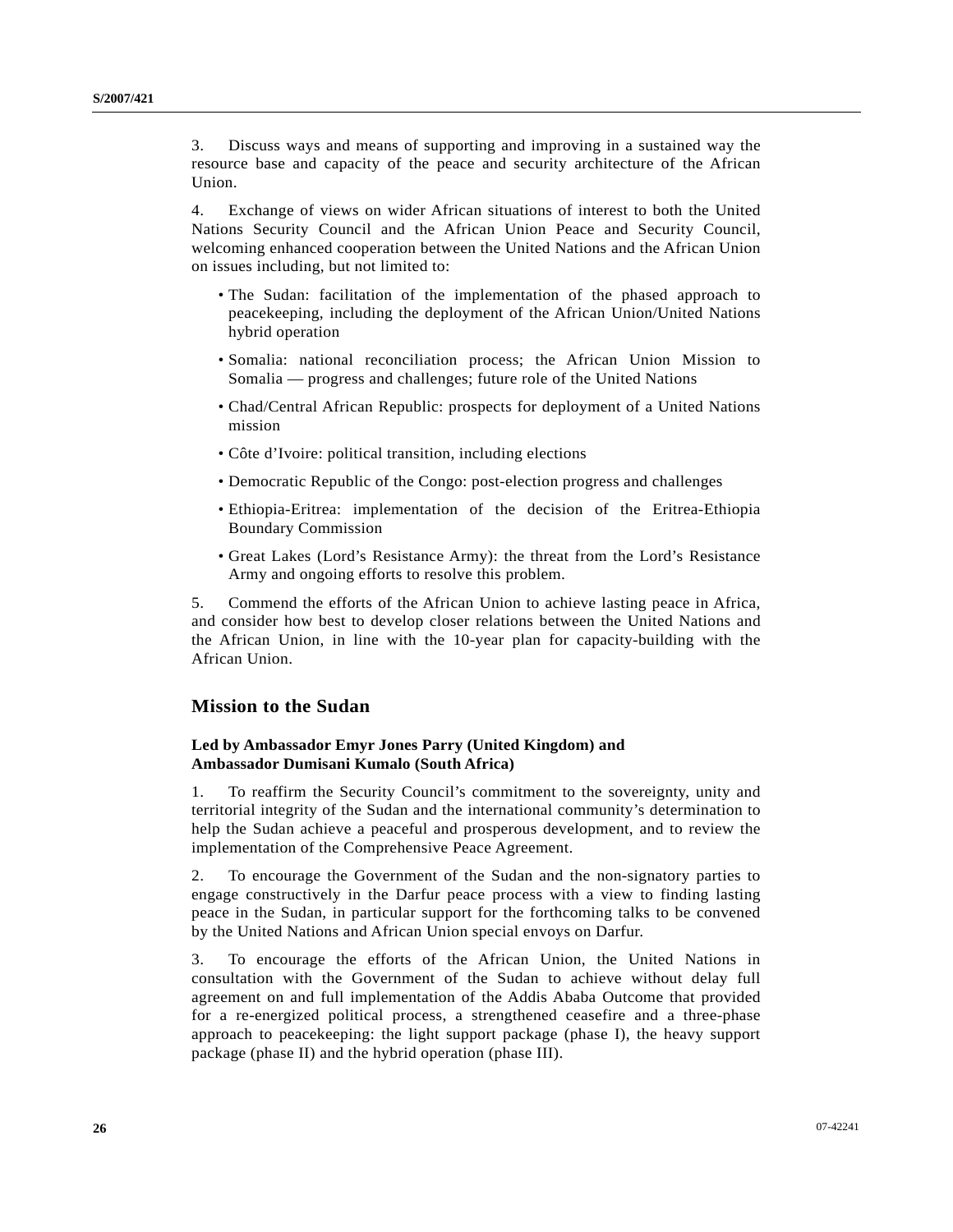4. To encourage all parties to fully implement the ceasefire agreement.

5. To underline the need for full implementation by all parties of international obligations, in the political, security and humanitarian fields.

### **Mission to Côte d'Ivoire**

#### **Led by Ambassador Jorge Voto-Bernales (Peru)**

1. To welcome the ownership of the peace process by the Ivorian parties in the framework of the Ouagadougou Agreement.

2. To encourage the parties to implement fully and in good faith all the provisions of the Agreement and of the subsequent agreements, and to express the readiness of the Council to help them in this regard.

3. To welcome the fact that Ivorian parties as well as the Facilitator stressed that continued United Nations assistance was essential to the peace process. To determine with Ivorian parties, and in liaison with the Facilitation, the role of the United Nations in the follow-up of the peace process. To underline the importance of meeting the agreed timelines.

4. To stress the importance of a lasting and final settlement of the crisis, and therefore, of the credibility of all the process. To reaffirm, in particular, the commitment of the Security Council to the credibility of the elections, that shall be guaranteed by the certification of key steps of the electoral process. To recall the necessity to implement in a credible manner the operations of disarmament of ex-combatants and militia, of identification of the population and registration of voters, as set out in the Ouagadougou Agreement.

5. To call upon the parties to ensure an environment favourable to the holding of free, open, fair and transparent elections, in particular by guaranteeing that the media remain neutral.

6. To point out that the Council will examine the sanctions regime in order to contribute to the peace process, taking into account the peaceful implementation of the Ouagadougou Agreement.

7. To encourage the Ivorian parties, in implementing the Ouagadougou Agreement, to ensure the protection of vulnerable civilians, in particular children, women, internally displaced persons and other groups affected by the crisis.

#### **Mission to the Democratic Republic of the Congo**

#### **Led by Ambassador Jean-Marc de La Sablière (France)**

1. To reaffirm the commitment of the Security Council to help the Congolese authorities to consolidate peace, democratic governance and the rule of law in the post-transitional period in the Democratic Republic of the Congo. To stress that the new mandate of the United Nations Organization Mission in the Democratic Republic of the Congo (MONUC) set out by resolution 1756 (2007) constitutes a significant contribution by the United Nations to this endeavour.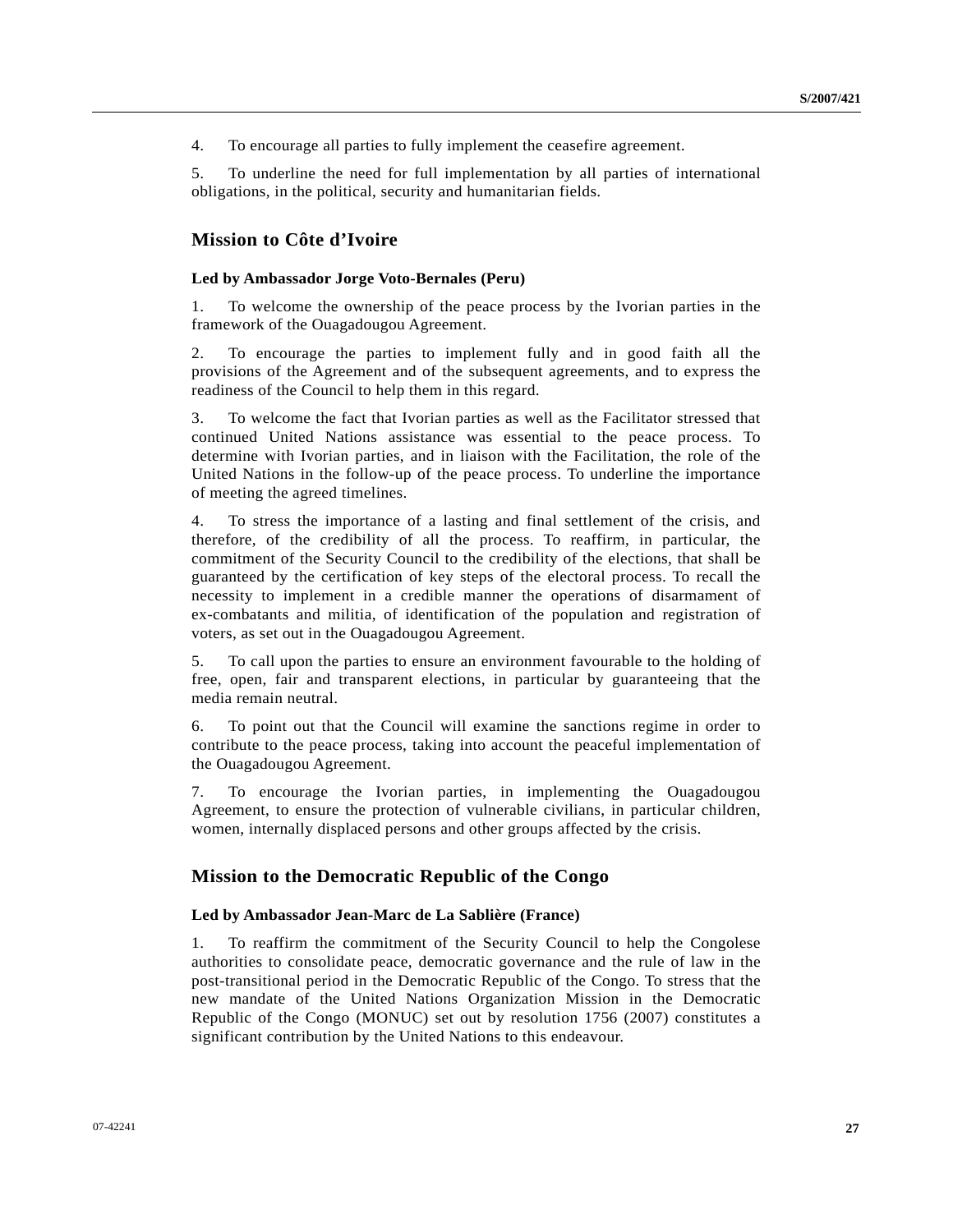2. To welcome the adoption of the programme of the Government, in particular the governance contract included therein, and to emphasize the need for the Government to rapidly implement the contract and to deliver peace dividends to the Congolese population.

3. To urge all political parties to remain committed to the political process and national reconciliation in accordance with the constitutional framework and the law. To call on the democratically elected authorities to respect the space and role conferred on the opposition parties by the Constitution in order to ensure their effective participation in the national political debate.

4. To stress the importance of developing as a matter of urgency a national security strategy and planning and carrying out the security sector reform in order to establish professional security organizations in the areas of defence, police and the administration of justice that are well managed, protect civilians and act in accordance with the Constitution and with respect for the rule of law, human rights and international humanitarian law. To stress also the importance of disarming, demobilizing, resettling or repatriating, as appropriate, and reintegrating Congolese and foreign combatants. To explore the next steps to be taken by the Congolese authorities and their international partners in this regard.

5. To discuss with the Congolese authorities the ways and means of defusing current tensions and engaging in a plan for the long-term stabilization of the eastern part of the country, particularly in the Kivu and Ituri regions. To call on the Congolese authorities to step up their efforts to put an end to impunity and to ensure effective protection of the population throughout the territory.

6. To express the Council's concern at the persistence of violations of human rights and international humanitarian law, in particular those carried out by Congolese militias and foreign armed groups but also by elements of the Congolese security forces.

7. To encourage the Government of the Democratic Republic of the Congo to establish with its principal international partners an effective arrangement for regular consultations promoting a political dialogue.

8. To welcome the signing in Nairobi on 15 December 2006 of the Pact on Security, Stability and Development in the Great Lakes Region, and to encourage the Government of the Democratic Republic of the Congo to continue to work with its neighbours to resolve in a constructive manner the shared security and border problems of countries in the region. To encourage the Government of the Democratic Republic of the Congo to ratify the Stability Pact and to fully resume diplomatic relations with all neighbours.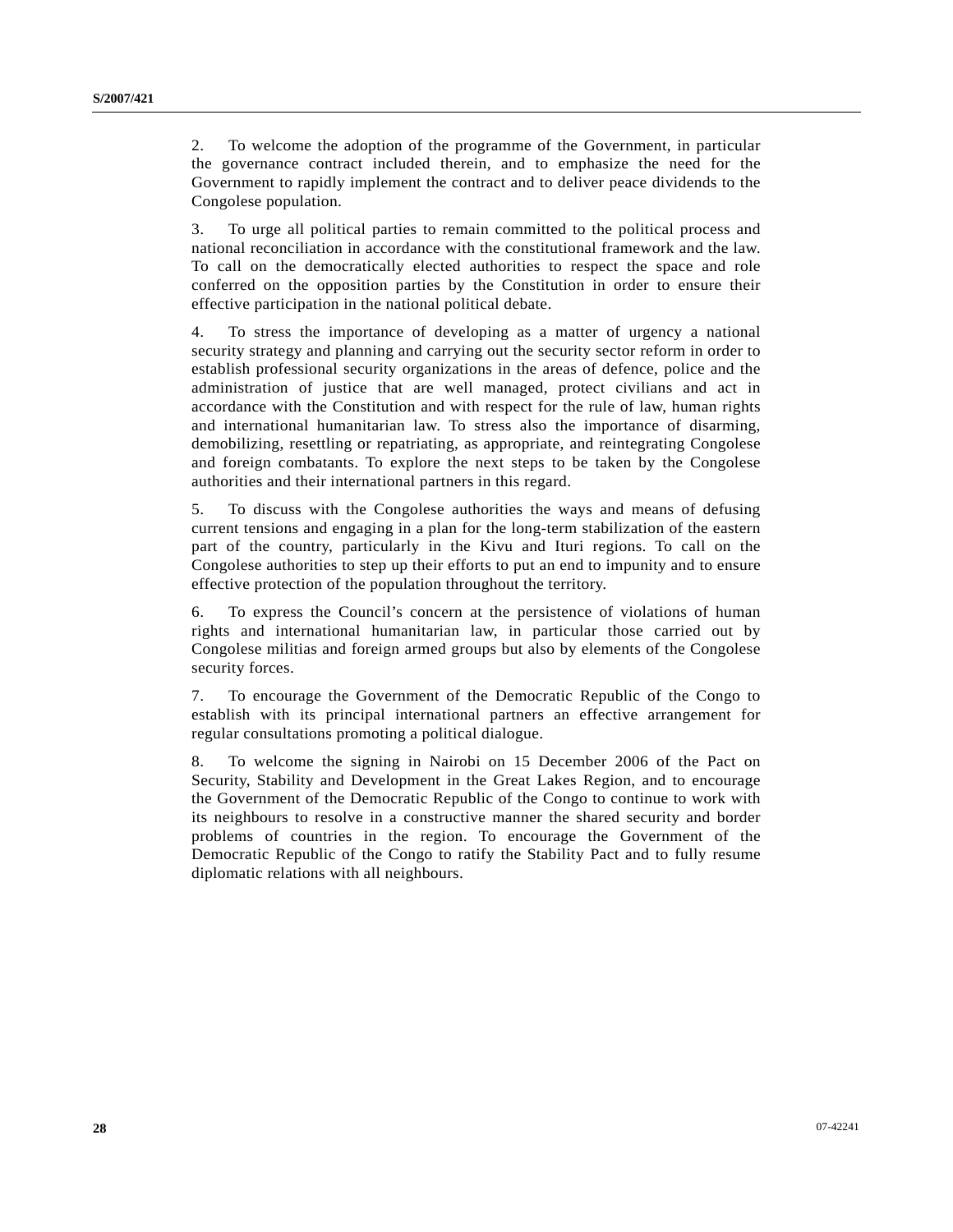## **Annex II**

## **Joint communiqué agreed by the Security Council and the African Union Peace and Security Council**

- 1. Recalling that the Security Council has the primary responsibility for the maintenance of international peace and security;
- 2. Recalling the provisions of Chapter VIII of the Charter of the United Nations on the relationship with regional arrangements;
- 3. Recalling the mandate of the African Union Peace and Security Council with regard to the maintenance of peace and security in Africa, as provided for in the relevant provisions of the Protocol relating to the establishment of the Peace and Security Council of the African Union;
- 4. Recalling the presidential statements and decisions of the Security Council and Peace and Security Council on the relationship between the two bodies;
- 5. Recognizing the contribution made by the African Union, the regional economic communities and the United Nations in promoting peace in Africa;
- 6. Underlining the importance of support for the operationalization of the African peace and security architecture and in this context encouraging the implementation of the 10-year programme for capacity-building between the United Nations Secretariat and the African Union Commission;
- 7. At our joint meeting here today, we commit ourselves to the development of a stronger and more structured relationship between the Security Council and the Peace and Security Council, inter alia, on conflict prevention, management and resolution, peacekeeping and peacebuilding, including post-conflict reconstruction and development, as well as sharing of information on conflict situations on the agendas of the two bodies.
- 8. We express our support for the strengthening of African Union capacity within the Commission in all relevant areas, such as planning and logistics, and in particular the establishment of a well-resourced peacekeeping capability, as well as in the fields of conflict prevention, management and resolution.
- 9. We attach particular importance to the development of the African standby force.
- 10. We agree to consider, including on the basis of the forthcoming report from the Secretary-General, the modalities for supporting and improving in a sustained way the resource base and capacity of the African Union. In doing so, we will bear in mind that in taking initiatives for the promotion of peace and security in Africa in terms of Chapter VIII of the Charter of the United Nations, the African Union is also acting on behalf of the international community, and we will examine the possibility of the financing of a peacekeeping operation undertaken by the African Union or under its authority, as requested in the decision of the African Union Assembly of Heads of State and Government (Assembly/AU/Dec. 145 (VIII)).